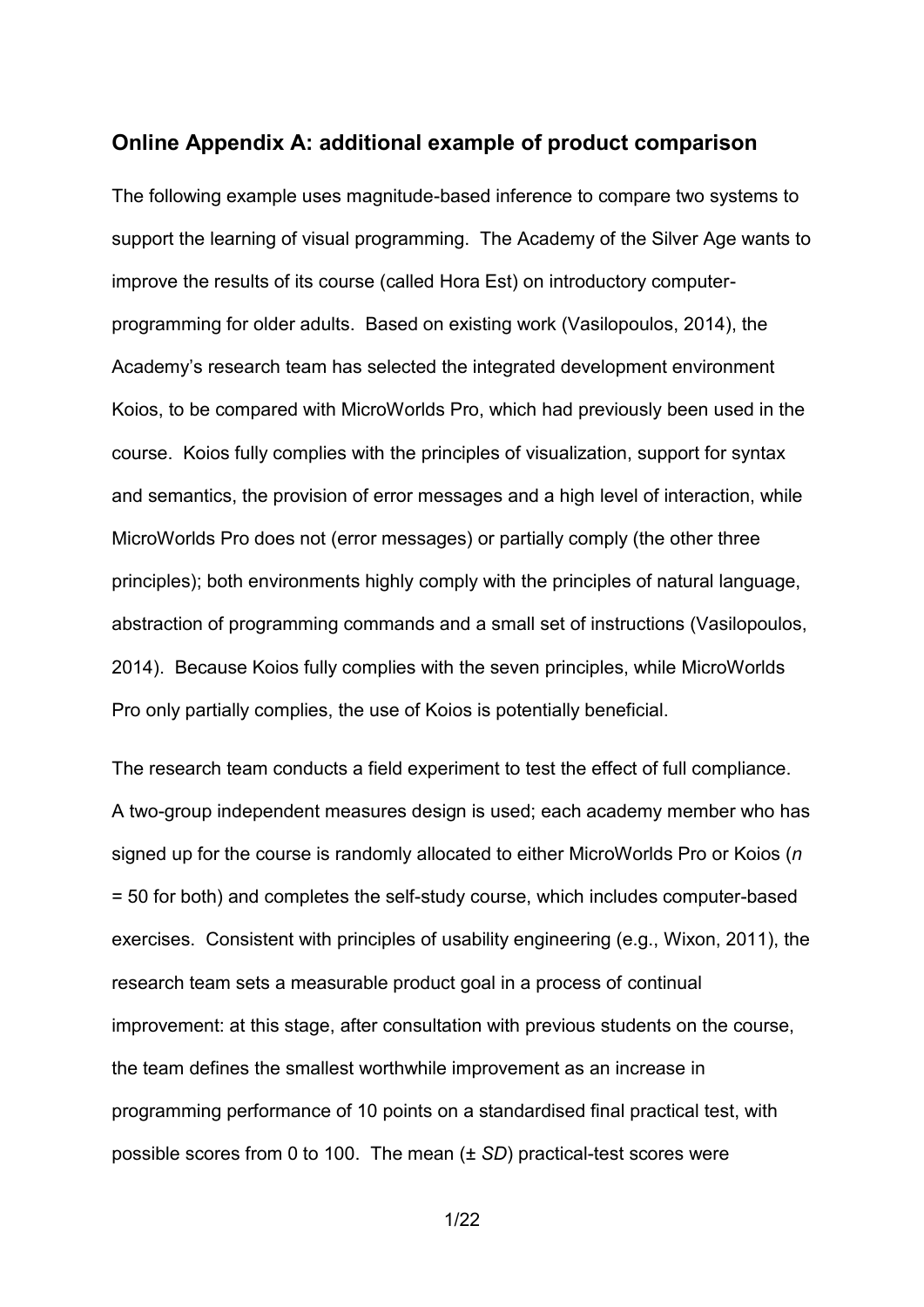50.9 ± 9.1 points for MicroWorlds Pro and 63.7 ± 9.0 points for Koios, and the application of magnitude-based inferences enabled the research team to calculate the % chances of benefit (or harm), with reference to a change of 10 points. The following inferences are based on the results of *t* tests, conducted with a common statistics package, which are subsequently used as input into a spreadsheet for magnitude-based inference (see Supplementary Materials A [and *http://ssslstaffweb.tees.ac.uk/U0011128/mbi/*]; main results are presented in Table OA1). In the example of Hora Est, compared to MicroWorlds Pro, performance with Koios was 12.8 points higher (90% confidence interval 9.8 to 15.8), with a 93.9% chance of benefit, a 7.1% chance of negligibility and 0.0% chance of harm; the use of Koios over MicroWorlds Pro is therefore likely to be beneficial and recommended (practical inference) and is likely to be positive and unlikely to be trivial (mechanistic inference).

Insert Table OA1 about here.

Interested readers consult Supplementary Material A about here. \_\_\_\_

The University of the Golden Oldies also wants to improve the results of its course (called Tempus Fugit) on introductory computer-programming for older adults. The University's research team employs the same research design as their colleagues at the Academy, but with a different outcome measure. At this stage, after consultation with previous students on the course, the team defines the smallest worthwhile improvement as a decrease in time of 10 days to successful completion of the course. The mean (± *SD*) completion times were 78.3 ± 9.1 days for MicroWorlds Pro and 70.6 ± 11.2 days for Koios, and the application of magnitude-based inferences enabled the research team to calculate the % chances of benefit (or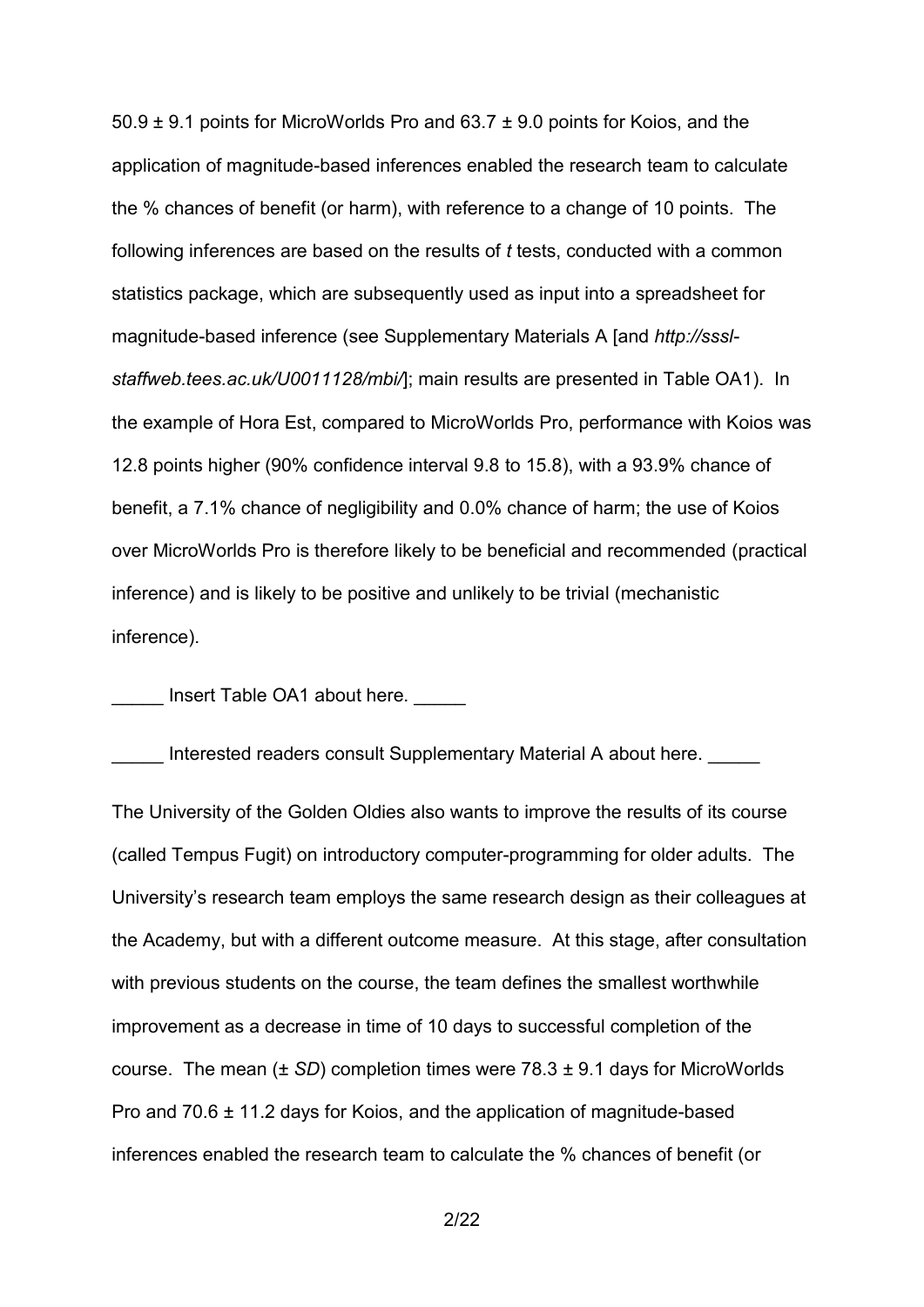harm), with reference to a change of -10 days. The following inferences are, made with the same approach as in the previous example. In the field experiment of Tempus Fugit, compared to MicroWorlds Pro, completion with Koios was 7.7 days faster (90% confidence interval 3.4 to 11.1), with a 86.5% chance of negligibility and 13.5% chance of benefit; the use of Koios over MicroWorlds Pro is therefore unlikely to be beneficial and not recommended (practical inference) and is likely to be trivial and unlikely to be positive (mechanistic inference).

Note that, if the decision rule 'odds ratio(benefit/harm) > 66' were used to decide on using the effect of Koios, practical inference would be 'use Koios' in both examples – a likely beneficial effect (Hora Est) and a likely trivial effect (Tempus Fugit) – rather than in only the first example (Hora Est). This is because this decision rule does not take into account the absolute size of the probabilities of benefit and harm, whereas the rule that was applied here ('*p*[harm] > 0.25 and *p*[benefit] < 0.005') does. Also note that if NHST were used, the results in both examples would be significant rather than in only one. This is because NHST does not take into account the smallest important effect, whereas magnitude-based inference does.

## **Reference**

Vasilopoulos, I., 2014. The design, development and evaluation of a visual programming tool for novice programmers: psychological and pedagogical effects of introductory programming tools on programming knowledge of Greek students. PhD thesis, Teesside University, Middlesbrough,United Kingdom.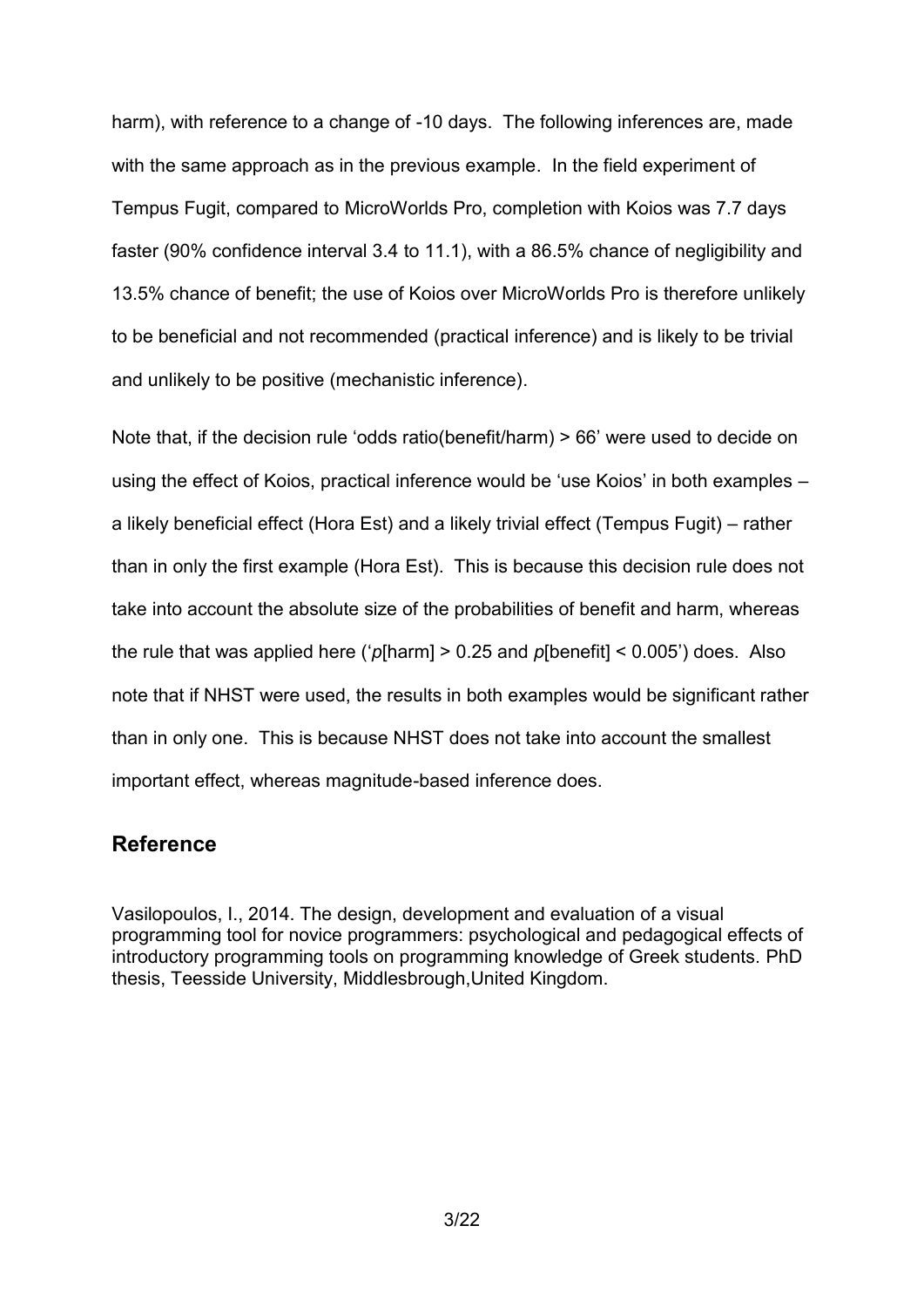# **Online Appendix B: exploration of magnitude-based inference through numerical examples**

The perceived usability of two product designs (A and B) is tested (Sauro & Lewis, 2012, pp. 69-72). After using one of the designs, each user rates this design with the System Usability Scale (SUS; Sauro, 2011). The results of a *t* test conducted with standard statistical software on the difference of the means between the group using Product Design A and the group using Product Design B are used as input to magnitude-based inference. The chances of positivity/benefit are then calculated as the 100%  $\times$  p(mean difference  $>$  smallest important positive effect) and the chances of positivity/benefit are then calculated as the  $100\% \times p$  (mean difference  $\le$  smallest important negative effect), while the chances of triviality/negligibility are calculated as 100% - the other two chances. To help the reader appreciate how the results and conclusions as well as estimated sample size differ between NHST and magnitude inference, Table OA2 presents condensed results for inference. (However, interested readers are also invited to explore the full results presented in Supplementary Material A [and *http://sssl-staffweb.tees.ac.uk/U0011128/mbi/*], tabulated Sheet mean-BS-SUS-1, to observe how magnitude-based inference and NHST compare.) We also encourage interested readers to explore results from their own data sets. They can do this by copying (a datasheet from) the spreadsheet, inserting their own results, experimenting with different researcher-defined smallest important effects and observing how inference changes as a result.

Insert Table OA2 about here.

Interested readers consult Supplementary Material A about here.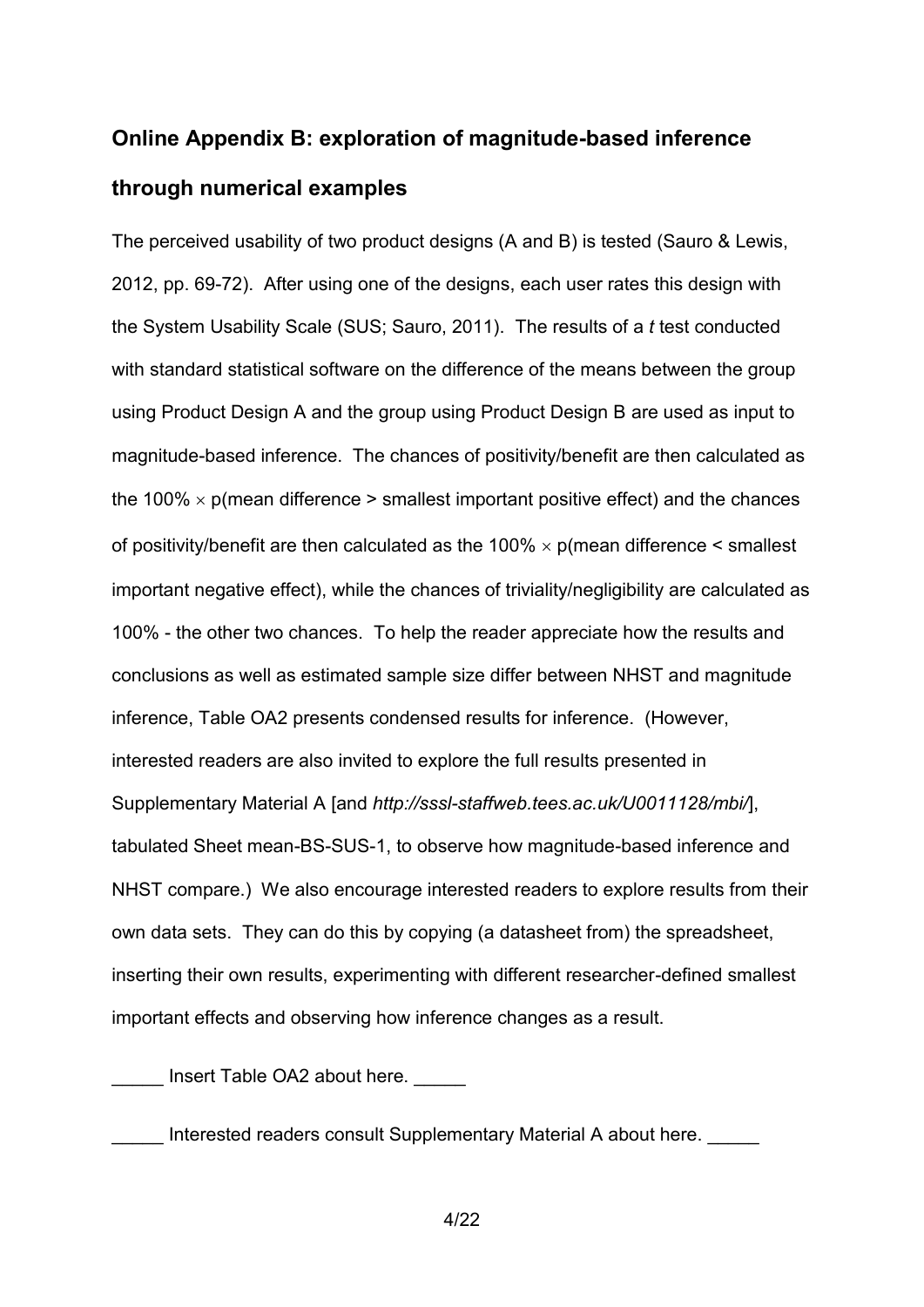The results are organised in three panels. Within each panel, in each set of results, the following full set of the items (Table OA2 and a superset in Supplementary Material A) are presented in subsequent columns:

- smallest important standardised effect size,
- parameter that is being varied: standardised observed effect size (Table OA2, Panel 1) or sample size (Table OA2, Panels 2 and 3),
- *p*-value (from the results of NHST conducted with a statistical package),
- value of effect size with confidence limits,
- chances for the value of the effect size to be beneficial or substantially positive (as a percentage), negligible or trivial and harmful or substantially negative, and
- inference made.

The qualitative descriptors used in the practical and mechanistic inferences are produced by applying the tabulated matching of probability/chances/odds with adjectives for effects shown in Table 1.<sup>1</sup>

## **B1. Varying effect size, with constant sample size**

In Panel 1, five datasets from the same design are analysed. First, the datasets differ in magnitude of the actual effect of product design, expressed as actual standardised effect size d<sub>observed</sub> (mean difference/*SD*<sub>pooled</sub>), with five values: 1.03, 0.46, -0.11, -0.68, -1.26. Second, three values of the smallest important effect are analysed for each dataset. Degrees of freedom (and thereby sample size) remain constant at 21.

<sup>1</sup> 1 Those who are more interested in some major underlying patterns in the results than in details of the results themselves are invited to skip to Section 5.1.2 in the main text.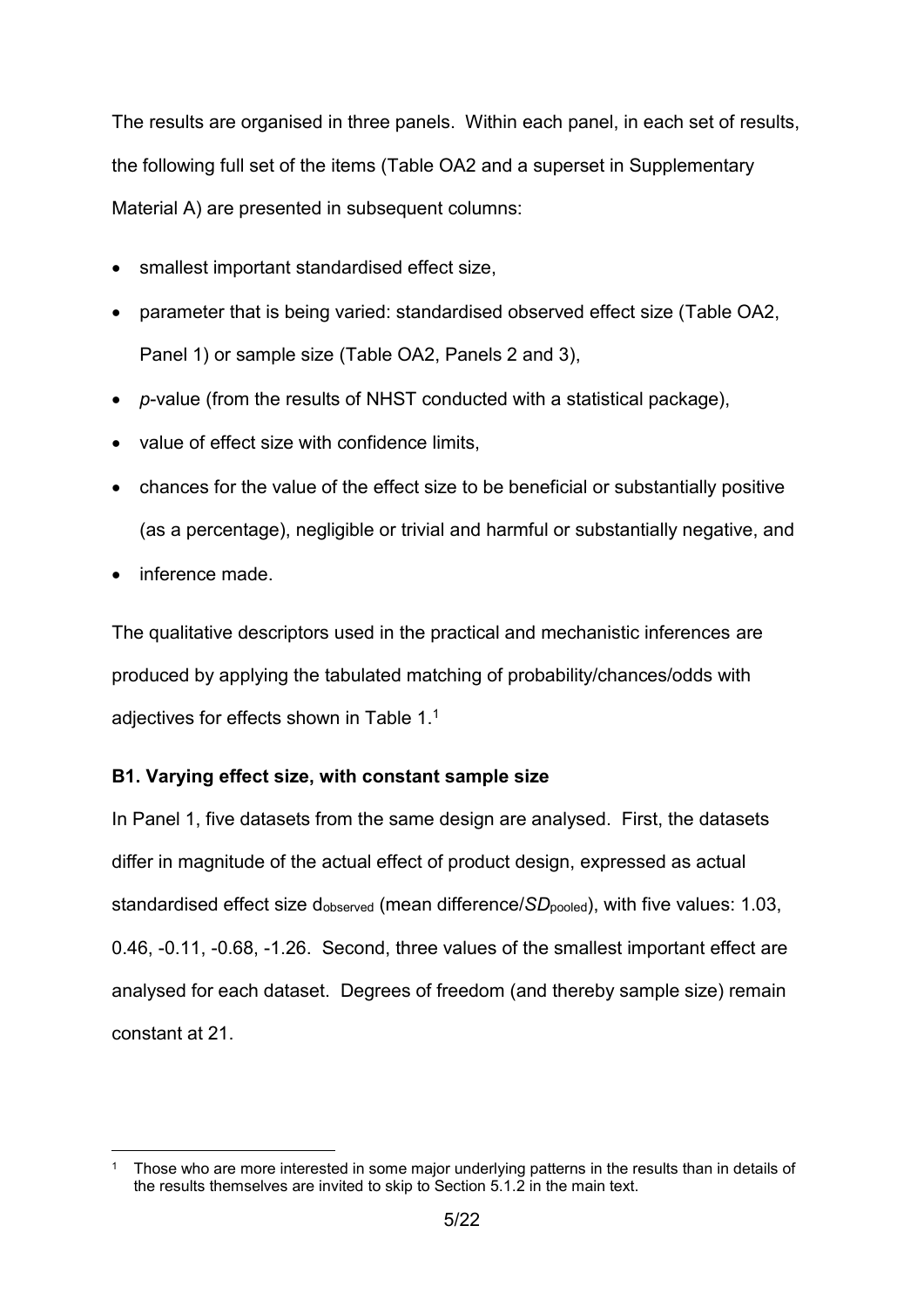In the results for small effect size  $(d = 0.2)$  as the smallest important effect size, according to NHST, Design A is better than B in the result for  $d_{observed} = 1.03$  and vice versa in the result for dobserved = -1.26, but the remaining results are unclear (retain the null hypothesis) and all results remain the same irrespectively of smallest important effect size (*d* = 0.2, *d* = 0.6, *d* = 1.2). However, the changes in practical and mechanistic inference reflect a decrease in chances for benefit or substantially positivity and an increase for harm or substantial negativity when we move from  $d_{observed}$  = 1.03 to 0.46 to -0.11 to -0.68 to -1.26, with the chances of a negligible or trivial effect most pronounced for  $d_{\text{observed}} = 0.46$  and  $-0.11$ . In particular, according to magnitude-based practical inference, only the result for  $d_{observed} = 0.46$  is unclear; otherwise Design A should be used ("very likely beneficial, most unlikely harmful" [dobserved = 1.03]) or Design A should be not used ("possibly harmful, unlikely beneficial"  $\lceil d_{\text{observed}} = -0.11 \rceil$ , "likely harmful, very unlikely beneficial"  $\lceil d_{\text{observed}} = -0.68 \rceil$ and "very likely harmful, most unlikely beneficial" [dobserved = -1.26]). Moreover, according to magnitude-based mechanistic inference, only the results for  $d_{\text{observed}} =$ 0.46 and dobserved = -0.11 are unclear, and the difference in favour of Design A is "very likely positive" (d<sub>observed</sub> = 1.03), "likely negative" (d<sub>observed</sub> =  $-0.68$ ) or "very likely negative" (dobserved = -1.26).

For a moderate effect size (*d* = 0.6), all results of statistical inference remain the same as before. However, again, the changes in practical and mechanistic inference reflect a decrease in chances for benefit or substantially positivity and an increase for harm or substantial negativity when we move from  $d_{observed} = 1.03$  to 0.46 to -0.11 to -0.68 to -1.26, with the chances of a negligible or trivial effect most pronounced for dobserved = 0.46, -0.11 and -0.68, and the following results reflect this. Moreover, compared with the results for a small effect size (*d* = 0.2), we can see in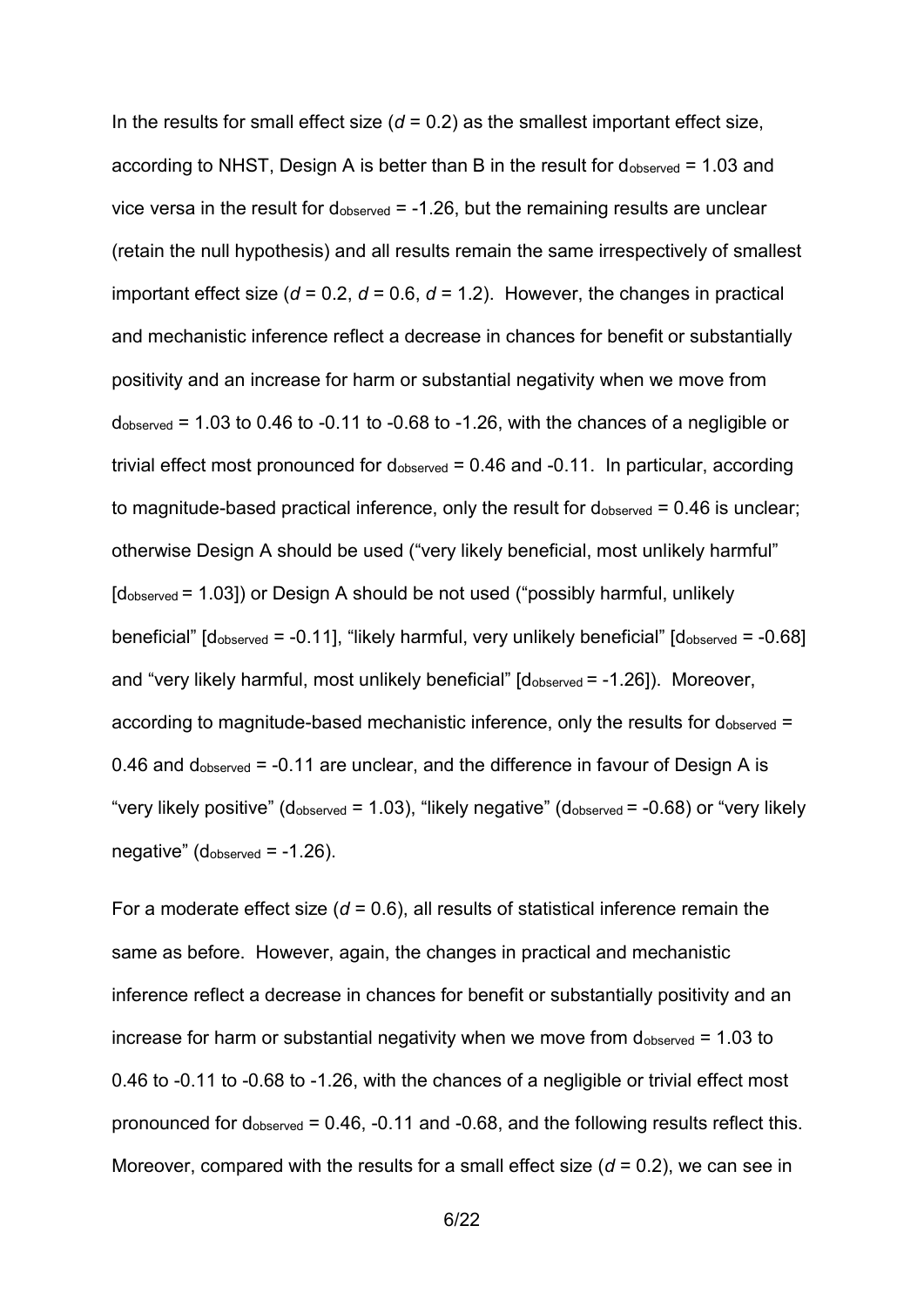the probabilities for the three ranges of effect (beneficial or substantially positive, negligible or trivial, harmful or substantially negative) that those in the middle range increase and those in the other ranges decrease. As a consequence, the results of magnitude-based practical inference have changed (from those for a small effect size,  $d = 0.2$ ) in terms of their qualitative description: the result for  $d_{\text{observed}} = 0.46$  is unclear; otherwise Design A should be used ("likely beneficial, most unlikely harmful", dobserved = 1.03) or Design A should be not used ("unlikely harmful, unlikely beneficial"  $\lceil d_{\text{observed}} = -0.11 \rceil$ , "possibly harmful, most unlikely beneficial"  $\lceil d_{\text{observed}} = -1 \rceil$ 0.68] and "likely harmful, most unlikely beneficial" [dobserved = -1.26]). Moreover, the results for mechanistic inference have changed in terms of clarity of results and their qualitative description: the result for  $d_{\text{observed}} = -0.11$  is unclear; otherwise, the difference in favour of Design A is "likely positive" (dobserved = 1.03), "possibly trivial"  $(d_{observed} = 0.46)$ , "possibly negative"  $(d_{observed} = -0.68)$  or "likely negative"  $(d_{observed} = -1.68)$ 1.26).

For a large effect size (*d* = 1.2), all results of statistical inference remain the same as before. However, again this time, the changes in practical and mechanistic inference reflect a decrease in chances for benefit or substantially positivity and an increase for harm or substantial negativity when we move from dobserved = 1.03 to 0.46 to -0.11 to -0.68 to -1.26; moreover, the chances of a negligible or trivial effect are substantial for all observed effects, most notably for  $d_{\text{observed}} = 0.46$ , -0.11 and -0.68, and the following results reflect this. Furthermore, compared with the results for small and moderate effect sizes ( $d = 0.2$  and  $d = 0.6$ , respectively) we can see in the probabilities for the three ranges of effect (beneficial or substantially positive, negligible or trivial, harmful or substantially negative) than those in the middle range further increase and those in the other ranges further decrease. As a consequence,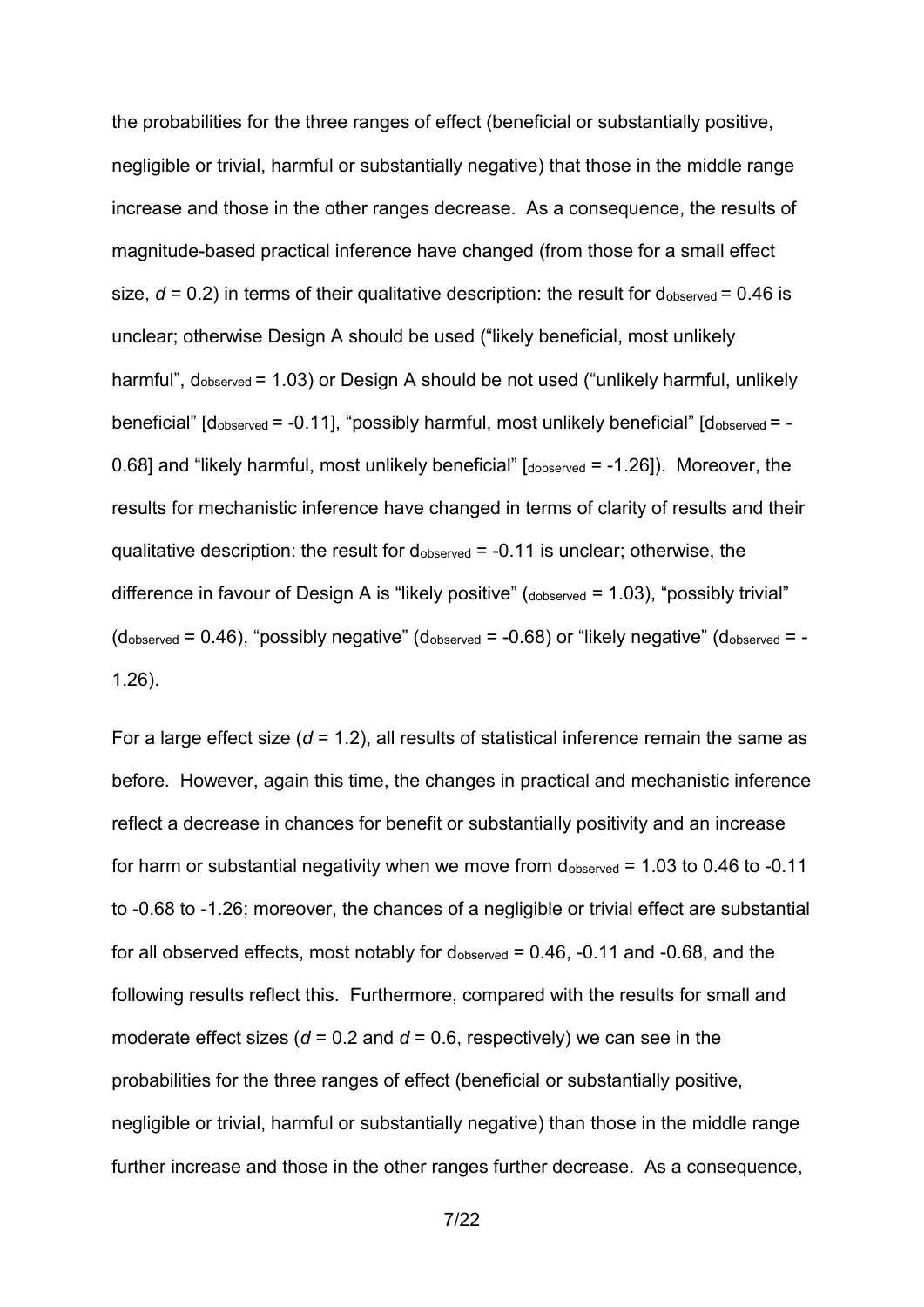for a large effect size  $(d = 1.2)$ , the results of magnitude-based practical inference have changed again (from those for a moderate effect size, *d* = 0.6) in terms of clarity of results and their qualitative description: all results are clear, and Design A should be used ("possibly beneficial, most unlikely harmful"  $\left[\frac{d_{\text{observed}}}{d_{\text{observed}}} = 1.03\right]$  and "very unlikely beneficial, most unlikely harmful" [dobserved = 0.46]) or Design A should be not used ("very unlikely harmful, most unlikely beneficial"  $\beta$  dobserved = -0.11], "unlikely harmful, most unlikely beneficial"  $\left[\frac{d_{\text{observed}}}{d_{\text{observed}}} - 0.68\right]$  and "possibly harmful, most unlikely beneficial"  $\lbrack \text{dobserved} = -1.26 \rbrack$ ). Moreover, the results for mechanistic inference have changed in terms of clarity of results and their qualitative description: all results are clear, and the difference in favour of Design A is "possibly trivial"  $(dobserved = 1.03)$ , "very likely trivial"  $(dobserved = 0.46)$ , "very likely trivial"  $(dobserved = -1.03)$ 0.11), "likely trivial" (dobserved  $= -0.68$ ) or "possibly negative" (dobserved  $= -1.26$ ).

#### **B2. Varying sample size, with constant** *p***-value**

In Panel 2, again five datasets from the same design are analysed. First, a combination of varying sample size with fixed *p*-value (0.12) is achieved through decreasing effect size: *N* = 23 with *d* = -0.68, *N* = 46 with *d* = -0.48, *N* = 69 with *d* = - 0.39, *N* = 92 with *d* = -0.34 and *N* = 115 with *d* = -0.30. Second, different values of the smallest important effect are analysed for each dataset. Degrees of freedom (and thereby sample size) varies as a function of sample size.

In the results for small effect size  $(d = 0.2)$  as the smallest important effect size, according to NHST, all results are unclear (retain the null hypothesis) and remain the same irrespectively of smallest important effect size (*d* = 0.2, *d* = 0.6, *d* = 1.2). However, with increasing sample size (and decreasing effect size, together producing a constant *p*-value) the chances of benefit/substantial positivity and harm/substantial negativity decrease and the chances of a negligible or trivial effect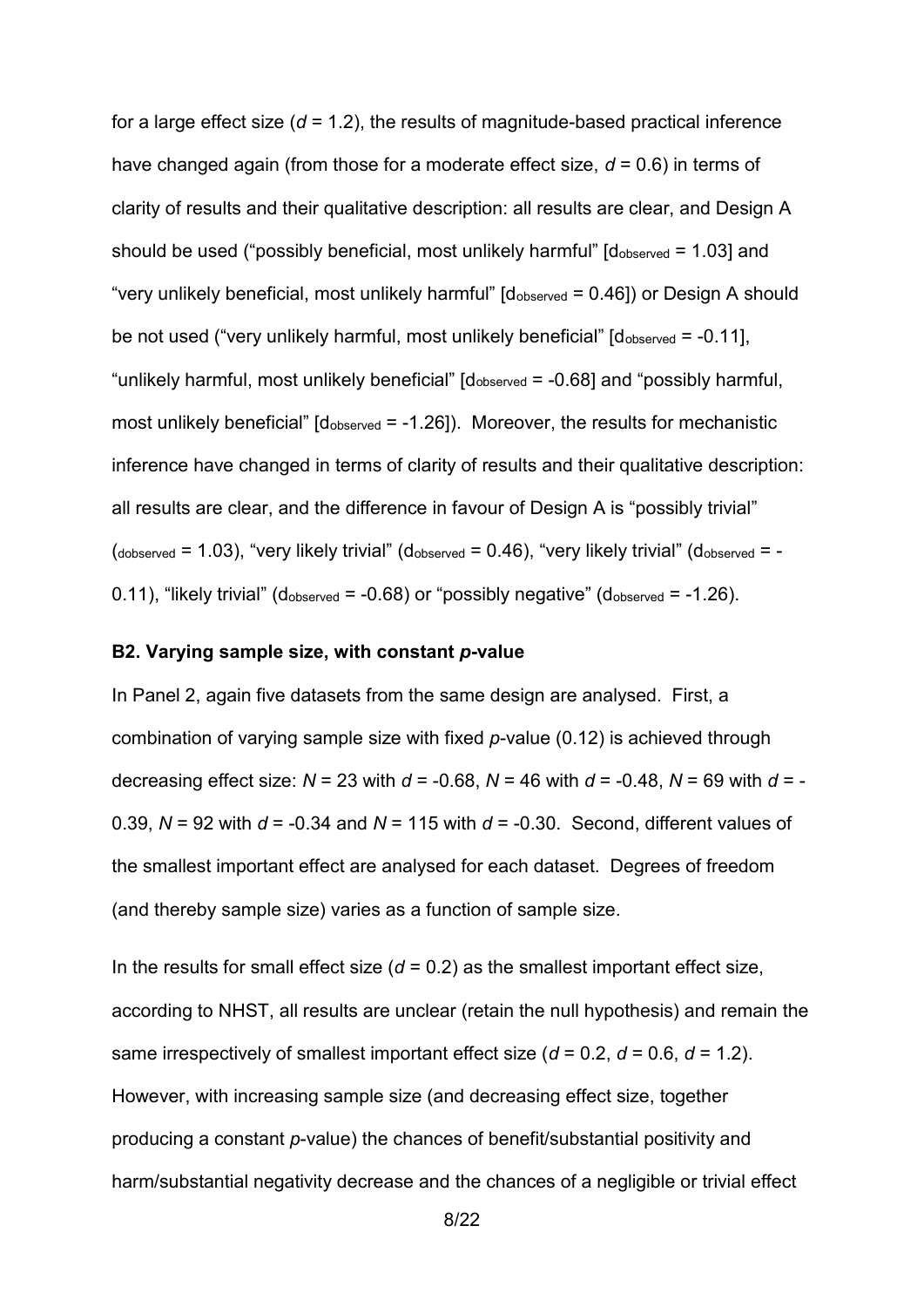increase and the following results of practical and mechanistic inference reflect this. According to magnitude-based practical inference, all results are clear, and Design A should not be used ("likely harmful, very unlikely beneficial" [*N* = 23, *N* = 46, *N* = 69]; "possibly harmful, very unlikely beneficial" [*N* = 92, *N* = 115]). Moreover, according to magnitude-based mechanistic inference, all results are clear as well, and the difference in favour of Design A is "likely negative" (*N* = 23, *N* = 46, *N* = 69) or "possibly negative" (*N* = 92, *N* = 115).

For a moderate effect size (*d* = 0.6), all results of statistical inference remain unclear (retain the null hypothesis) and the same as before. However, again with increasing sample size (and decreasing effect size, together producing a constant *p*-value) the chances of benefit/substantial positivity and harm/substantial negativity decrease and the chances of a negligible or trivial effect increase even more this time, and the following results of practical and mechanistic inference reflect this. For a moderate effect size  $(d = 0.6)$ , the results of magnitude-based practical inference have only changed (from those for a small effect size,  $d = 0.2$ ) in terms of their qualitative description: Design A should not be used ("possibly harmful, most unlikely beneficial" [*N* = 23, *N* = 46]; "unlikely harmful, most unlikely beneficial" [*N* = 69, *N* = 92, *N* = 115]). Moreover, the results for mechanistic inference have changed in terms of their qualitative description: the difference in favour of Design A is "possibly negative" (*N* = 23), "possibly trivial" (*N* = 46), "likely trivial" (*N* = 69, *N* = 92, *N* = 115).

For a large effect size (*d* = 1.2), all results of statistical inference remain unclear (retain the null hypothesis) and the same as before. However, this time again with increasing sample size (and decreasing effect size, together producing a constant *p*value) the (very small) chances of benefit/substantial positivity and harm/substantial negativity decrease even further and the very large chances of a negligible or trivial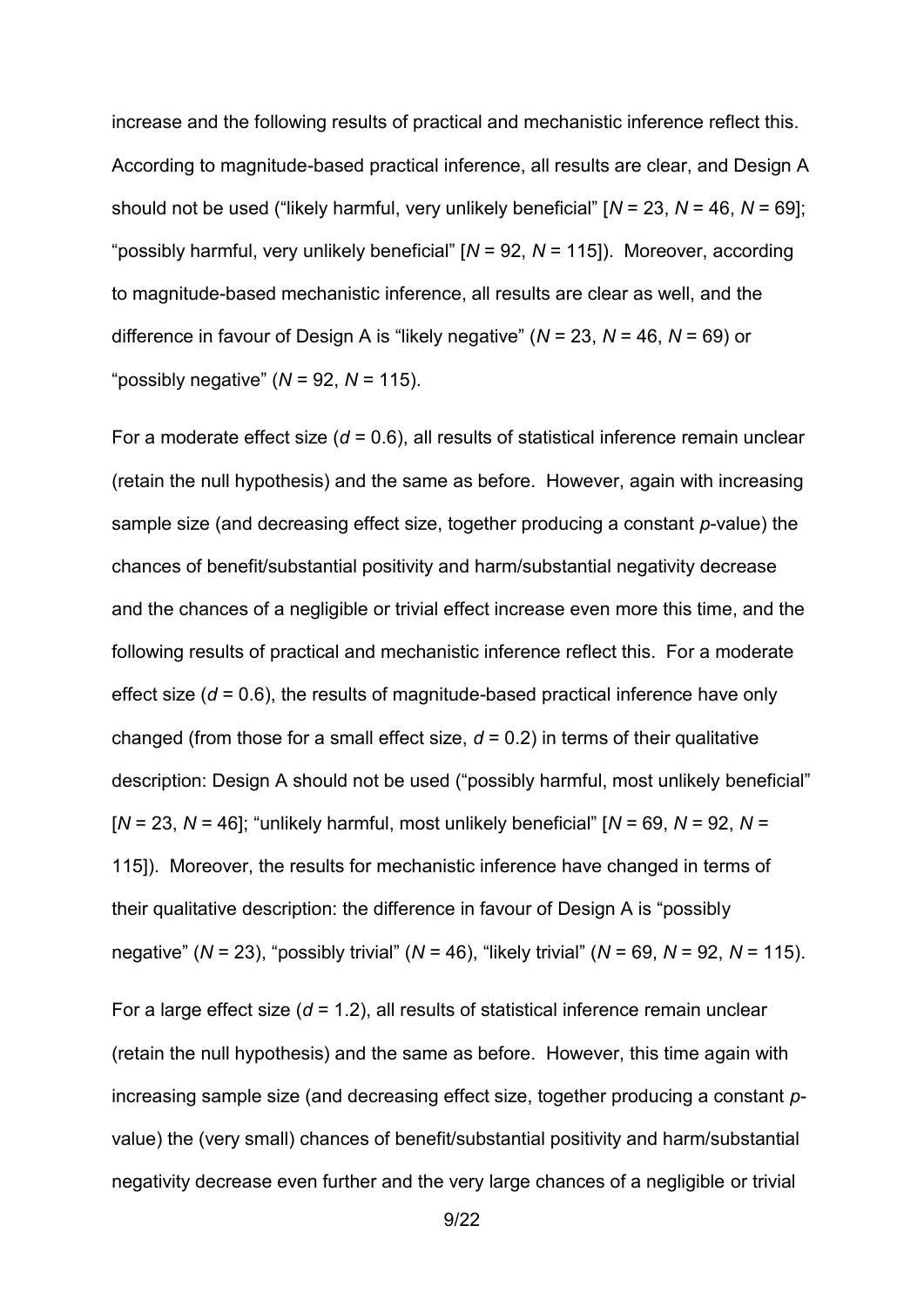effect increase to even 100%, and the following results of practical and mechanistic inference reflect this. The results of magnitude-based practical inference have only changed (from those for a moderate effect size,  $d = 0.6$ ) in terms of their qualitative description: Design A should not be used ("unlikely harmful, most unlikely beneficial" [*N* = 23]; "very unlikely harmful, most unlikely beneficial" [N = 46]; "most unlikely harmful, most unlikely beneficial" [*N* = 69, *N* = 92, *N* = 115]). Moreover, the results for mechanistic inference have changed in terms of their qualitative description: the difference in favour of Design A is "likely trivial" (*N* = 23), "very likely trivial" (*N* = 46), "most likely trivial" (*N* = 69, *N* = 92, *N* = 115).

#### **B3. Varying sample size, with constant effect size**

In Panel 3, again five datasets from the same design are analysed. First, a combination of varying sample size with fixed raw effect size (mean difference = 2.01 [and dobserved approximately constant at 0.46 to 0.48]) is achieved through decreasing *p*-value:  $N = 23$  with  $p = 0.28$ ,  $N = 46$  with  $p = 0.12$ ,  $N = 92$  with  $p = 0.03$ , *N* = 184 with *p* = 0.001 and *N* = 368 with *p* = 0.000006. Second, different values of the smallest important effect are analysed for each dataset. Degrees of freedom (and thereby sample size) varies as a function of sample size.

In the results for small effect size  $(d = 0.2)$  as the smallest important effect size, according to NHST, Design A is better than B in the result for *N* = 92, *N* = 184 and *N* = 368, with decreasing *p*-value, but the remaining results (for *N* = 23 and *N* = 46) are unclear (retain the null hypothesis) and all results remain the same irrespectively of smallest important effect size ( $d = 0.2$ ,  $d = 0.6$ ,  $d = 1.2$ ). However, as the precision of inference increases with sample size, for *d* = 0.2 the chances of benefit or substantial positivity increase (as the actual observed effect at approximately 0.47 is greater than 0.2) and the chances of a negligible or trivial effect and of harm or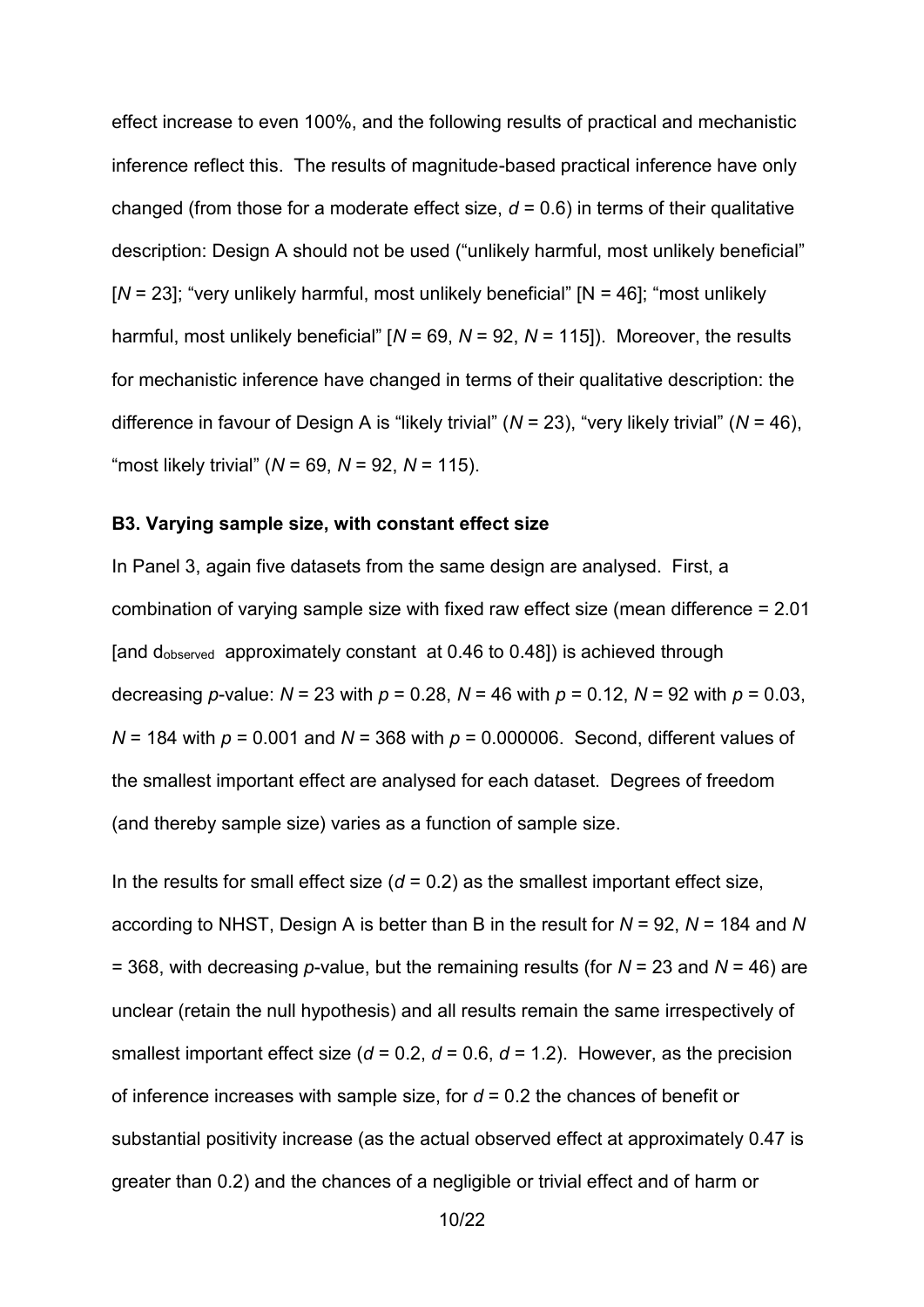substantial negativity decrease, and this is reflected in the following results. According to magnitude-based practical inference, the results are clear except when *N* = 23, and Design A should be used ("likely beneficial, very unlikely harmful" [*N* = 46]; "likely beneficial, most unlikely harmful" [*N* = 92]; "very likely beneficial, most unlikely harmful" [*N* = 184]; "mostly likely beneficial, most unlikely harmful" [*N* = 368]). Moreover, according to magnitude-based mechanistic inference, all results are clear as well except when *N* = 23, and the difference in favour of Design A is "likely positive" (*N* = 46, *N* = 92), "very likely positive" (*N* = 184) or "most likely positive" (*N* = 368).

For a moderate effect size  $(d = 0.6)$ , all results of statistical inference remain the same as before. However, as the precision of inference increases with sample size, compared with the results for a small effect size (*d* = 0.2), for *d* = 0.6 the chances of a negligible or trivial effect increase (as the actual observed effect at approximately 0.47 is smaller than 0.6) and the chances of benefit or substantial positivity (and of harm or substantial negativity) decrease, and this is reflected in the following results. The results of magnitude-based practical inference have only changed (from those for a small effect size,  $d = 0.2$ ) in terms of their qualitative description: except for  $N =$ 23, when the result is unclear, Design A should be used ("possibly beneficial, most unlikely harmful" [*N* = 46]; "unlikely beneficial, most unlikely harmful" [*N* = 92, *N* = 184, *N* = 368]). Moreover, the results for mechanistic inference have changed in terms of their qualitative description: the difference in favour of Design A is "possibly trivial" (*N* = 23, *N* = 46) or "likely trivial" (*N* = 92, *N* = 184, *N* = 368).

For a large effect size (*d* = 1.2), all results of statistical inference remain the same as before. However, because the actual observed effect at approximately 0.47 is considerably smaller than 1.2, the chances of a negligible or trivial effect are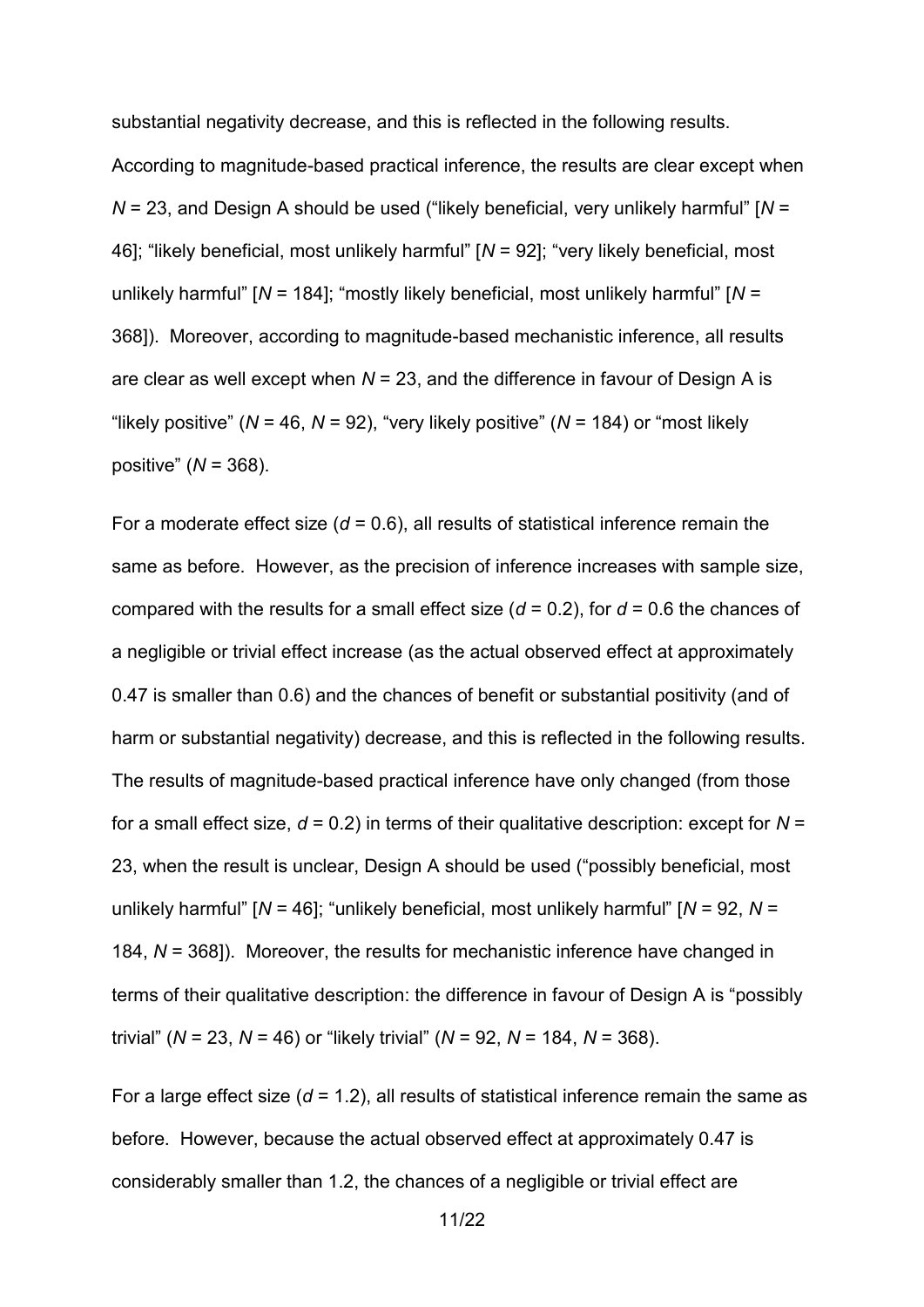extremely high (95% to 100%), and this is reflected in the following results. The results of magnitude-based practical inference have changed (from those for a moderate effect size,  $d = 0.6$ ) in terms of clarity and their qualitative description: all results are clear, and Design A should be used ("very unlikely beneficial, most unlikely harmful" [*N* = 23, *N* = 46]; "most unlikely beneficial, most unlikely harmful" [*N* = 92, *N* = 184, *N* = 368]). Moreover, the results for mechanistic inference have changed in terms of clarity and their qualitative description: all results are clear, and the difference in favour of Design A is "very likely trivial" (*N* = 23, *N* = 46) or "most likely trivial" (*N* = 92, *N* = 184, *N* = 368).

## **Reference**

Sauro, J., Lewis, J.R., 2012. Quantifying the User Experience. Morgan Kaufmann, Amsterdam.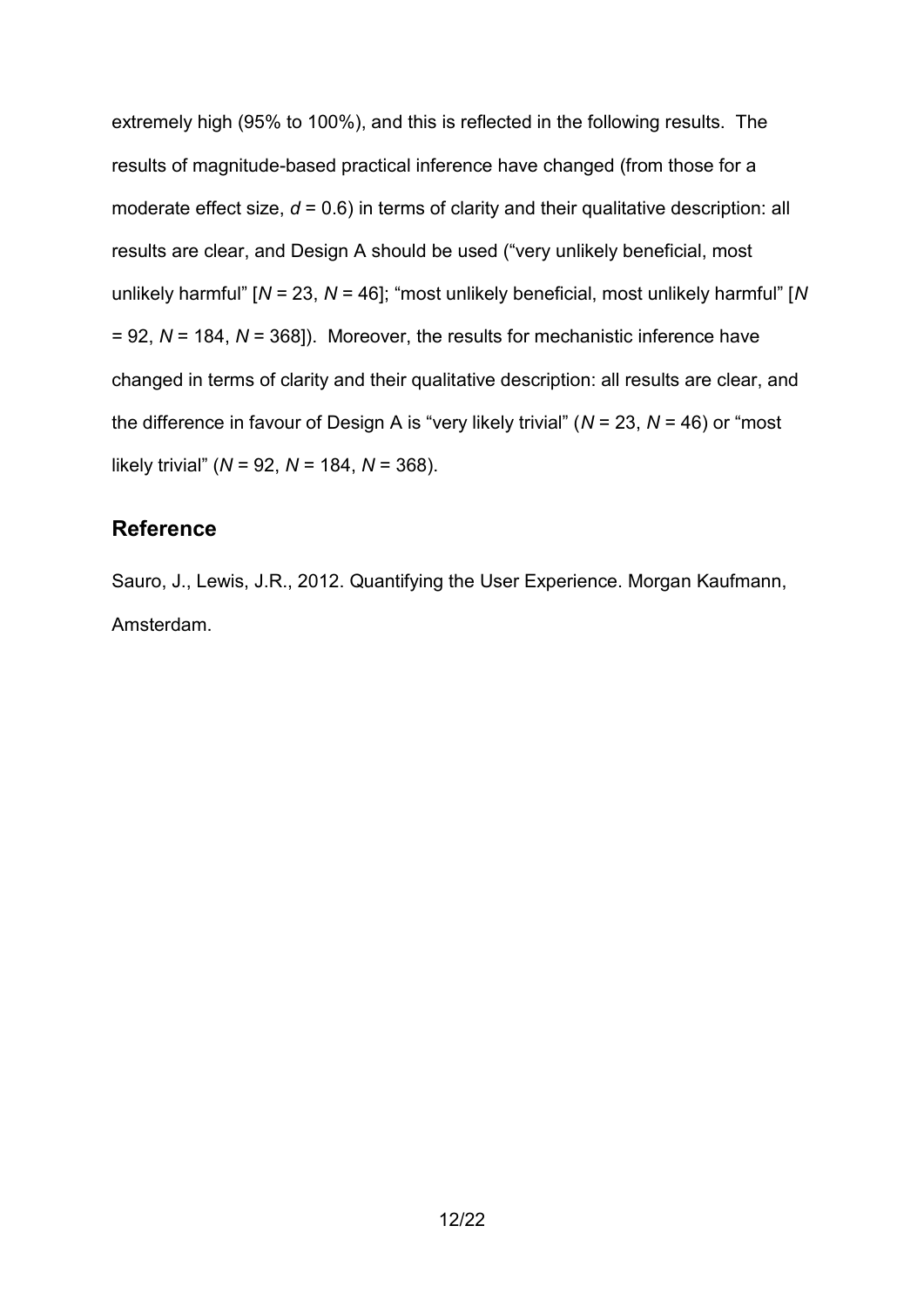| Table OA1             |                 |                                                                                      |                                           |            |                                                                   |                                                                                                                                                                                                                                                                                   |                       |
|-----------------------|-----------------|--------------------------------------------------------------------------------------|-------------------------------------------|------------|-------------------------------------------------------------------|-----------------------------------------------------------------------------------------------------------------------------------------------------------------------------------------------------------------------------------------------------------------------------------|-----------------------|
|                       |                 | Inference for between-subjects design                                                |                                           |            |                                                                   |                                                                                                                                                                                                                                                                                   |                       |
|                       |                 | a. Outcome: practical-test score (Hora Est)                                          |                                           |            |                                                                   |                                                                                                                                                                                                                                                                                   |                       |
|                       |                 | 10-point difference on practical test as the smallest important effect size          |                                           |            |                                                                   |                                                                                                                                                                                                                                                                                   |                       |
|                       |                 |                                                                                      |                                           |            |                                                                   |                                                                                                                                                                                                                                                                                   | Odds                  |
| d <sub>observed</sub> | <i>p</i> -value | Outcome                                                                              |                                           |            | Chances that the true value of the effect statistic is  Inference |                                                                                                                                                                                                                                                                                   | ratio (B/H)           |
|                       |                 |                                                                                      | beneficial or                             | negligible |                                                                   |                                                                                                                                                                                                                                                                                   |                       |
|                       |                 |                                                                                      | substantially                             | or         | harmful or                                                        |                                                                                                                                                                                                                                                                                   |                       |
|                       |                 | value, 90% CI                                                                        | +ive                                      | trivial    | substantially -ive                                                |                                                                                                                                                                                                                                                                                   |                       |
| 1.42                  | $2.1E-10$       | 12.8, 9.8 to 15.8                                                                    | 93.9<br>%                                 | 6.1<br>%   | 0.0 %<br>P                                                        | likely beneficial, most unlikely harmful; use                                                                                                                                                                                                                                     | $1.01\times10^{23}$   |
|                       |                 |                                                                                      | likely                                    | unlikely   | most unlikely<br>M                                                | likely +ive                                                                                                                                                                                                                                                                       |                       |
|                       |                 |                                                                                      |                                           |            | S                                                                 | significant                                                                                                                                                                                                                                                                       |                       |
|                       |                 | b. Outcome: time to complete course successfully (Tempus Fugit)                      |                                           |            |                                                                   |                                                                                                                                                                                                                                                                                   |                       |
|                       |                 | 10-point difference on time to complete (days) as the smallest important effect size |                                           |            |                                                                   |                                                                                                                                                                                                                                                                                   |                       |
| dobserved             | <i>p</i> -value | Outcome                                                                              |                                           |            | Chances that the true value of the effect statistic is  Inference |                                                                                                                                                                                                                                                                                   |                       |
|                       |                 |                                                                                      | beneficial or                             | negligible |                                                                   |                                                                                                                                                                                                                                                                                   |                       |
|                       |                 |                                                                                      | substantially                             | or         | harmful or                                                        |                                                                                                                                                                                                                                                                                   |                       |
|                       |                 | value, 90% CI                                                                        | +ive                                      | trivial    | substantially -ive                                                |                                                                                                                                                                                                                                                                                   |                       |
| 0.76                  | 0.00027         | 7.7, 4.3 to 11.1                                                                     | 13.5<br>%                                 | 86.5<br>%  | 0.0 %<br>P                                                        | likely negligible; don't use                                                                                                                                                                                                                                                      | $3.35 \times 10^{12}$ |
|                       |                 |                                                                                      | likely                                    | unlikely   | most unlikely<br>M                                                | likely trivial                                                                                                                                                                                                                                                                    |                       |
|                       |                 |                                                                                      |                                           |            |                                                                   | significant                                                                                                                                                                                                                                                                       |                       |
|                       |                 | 1.60                                                                                 | $\sim$ $\sim$ $\sim$ $\sim$ $\sim$ $\sim$ |            |                                                                   | <b>The State of the Contract of the Contract of the Contract of the Contract of the Contract of the Contract of the Contract of the Contract of the Contract of the Contract of the Contract of the Contract of the Contract of </b><br>$\sigma$ . The set of the set of $\sigma$ |                       |

*Note*. d: standardised mean difference. d = 0.2 as the smallest important effect size. P: practical inference. M: mechanistic inference. S: statistical inference (NHST). B: benefit. H: harm.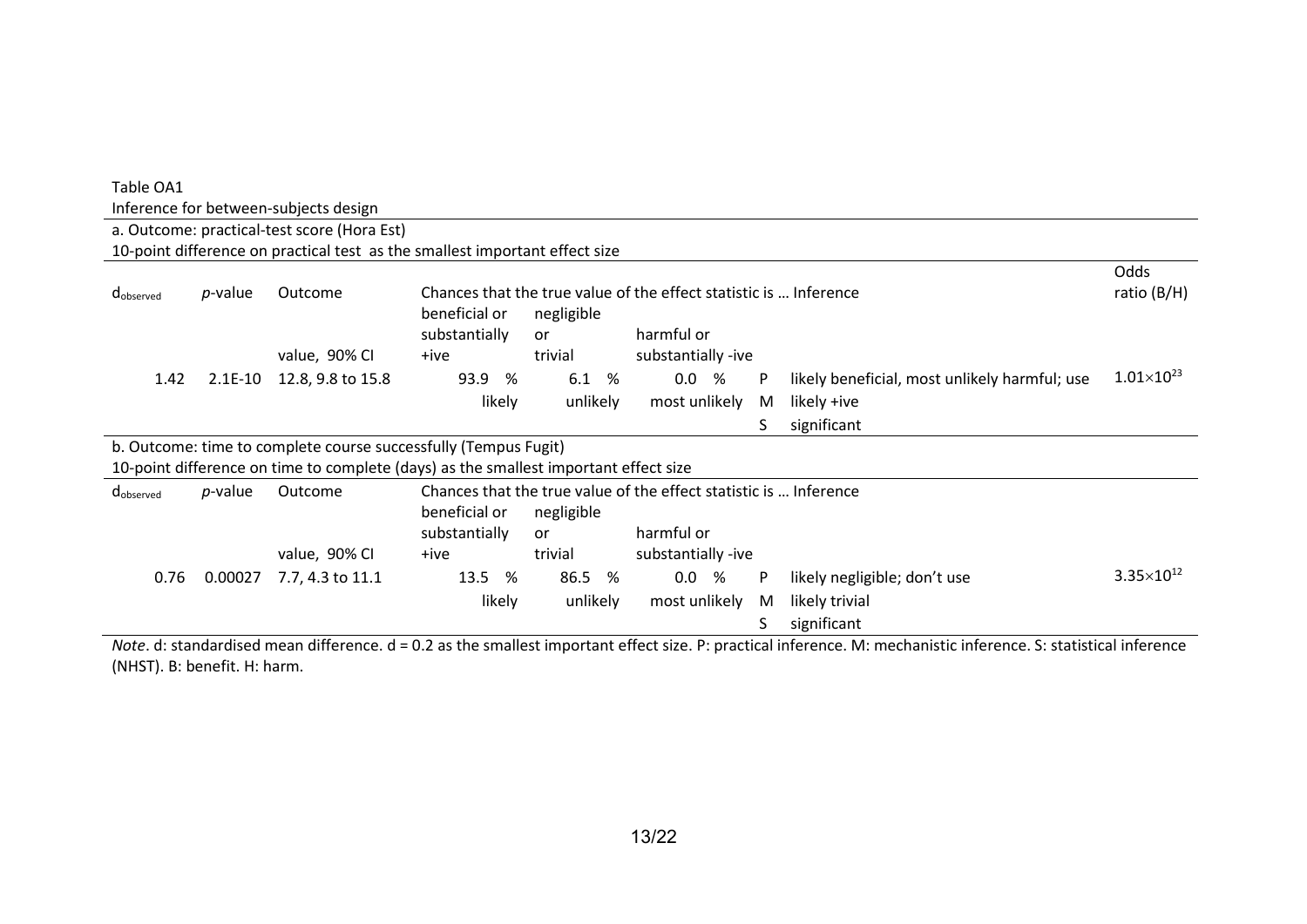## Table OA2 Inference for between-subjects design (perceived usability)

|  |  |  |  |  |  | Panel 1: varying effect size, with constant sample size ( $N = 22 = 11 + 11 = n_1 + n_2$ ) |  |
|--|--|--|--|--|--|--------------------------------------------------------------------------------------------|--|
|  |  |  |  |  |  |                                                                                            |  |

Data adapted and expanded from Sauro and Lewis, Example 2, pp. 69-72

|           |            | $d = 0.2$ as the smallest important effect size |                                |   |                         |   |                    |   |              |                                                                   |
|-----------|------------|-------------------------------------------------|--------------------------------|---|-------------------------|---|--------------------|---|--------------|-------------------------------------------------------------------|
| dobserved | $p$ -value | Outcome                                         | beneficial or<br>substantially |   | negligible<br><b>or</b> |   | harmful or         |   |              | Chances that the true value of the effect statistic is  Inference |
|           |            | value, 90% CI                                   | +ive                           |   | trivial                 |   | substantially -ive |   |              |                                                                   |
| 1.03      | 0.02       | 4.5, 1.4 to 7.6                                 | 97.02                          | % | 2.60<br>very            | % | 0.38 %<br>most     |   | $\mathsf{P}$ | very likely beneficial, most unlikely harmful; use                |
|           |            |                                                 | very likely                    |   | unlikely                |   | unlikely           |   | M            | very likely +ive                                                  |
|           |            |                                                 |                                |   |                         |   |                    |   | S            | significant                                                       |
| 0.46      |            | $0.28$ 2, -1.1 to 5.1                           | 72.94                          | % | 20.60                   | % | 6.46 %             |   | P            | Unclear; don't use; get more data                                 |
|           |            |                                                 | possibly                       |   | unlikely                |   | unlikely           |   | M            | unclear; get more data                                            |
|           |            |                                                 |                                |   |                         |   |                    |   | S            | non-significant                                                   |
| $-0.11$   | 0.79       | $-0.49$ , $-3.6$ to 2.6                         | 23.11                          | % | 35.08                   | % | 41.81              | % | P            | possibly harmful, unlikely beneficial; don't use                  |
|           |            |                                                 | unlikely                       |   | possibly                |   | possibly           |   | M            | unclear; get more data                                            |
|           |            |                                                 |                                |   |                         |   |                    |   | S            | non-significant                                                   |
| $-0.68$   |            | $0.12 -3$ , $-6.1$ to $0.15$                    | 2.31 %                         |   | 10.63                   | % | 87.06              | ℅ | P            | likely harmful, very unlikely beneficial; don't use               |
|           |            |                                                 | very unlikely                  |   | unlikely                |   | likely             |   | M            | likely -ive                                                       |
|           |            |                                                 |                                |   |                         |   |                    |   | S            | non-significant                                                   |
| $-1.26$   |            | $0.01 -5.5$ , $-8.6$ to $-2.4$                  | 0.11 %                         |   | 0.86<br>very            | % | 99.03              | ℅ | P            | very likely harmful, most unlikely beneficial; don't use          |
|           |            |                                                 | most unlikely                  |   | unlikely                |   | very likely        |   | M            | very likely -ive                                                  |
|           |            |                                                 |                                |   |                         |   |                    |   | S            | significant                                                       |

*Note*. d: standardised mean difference. P: practical inference. M: mechanistic inference. S: statistical inference (NHST).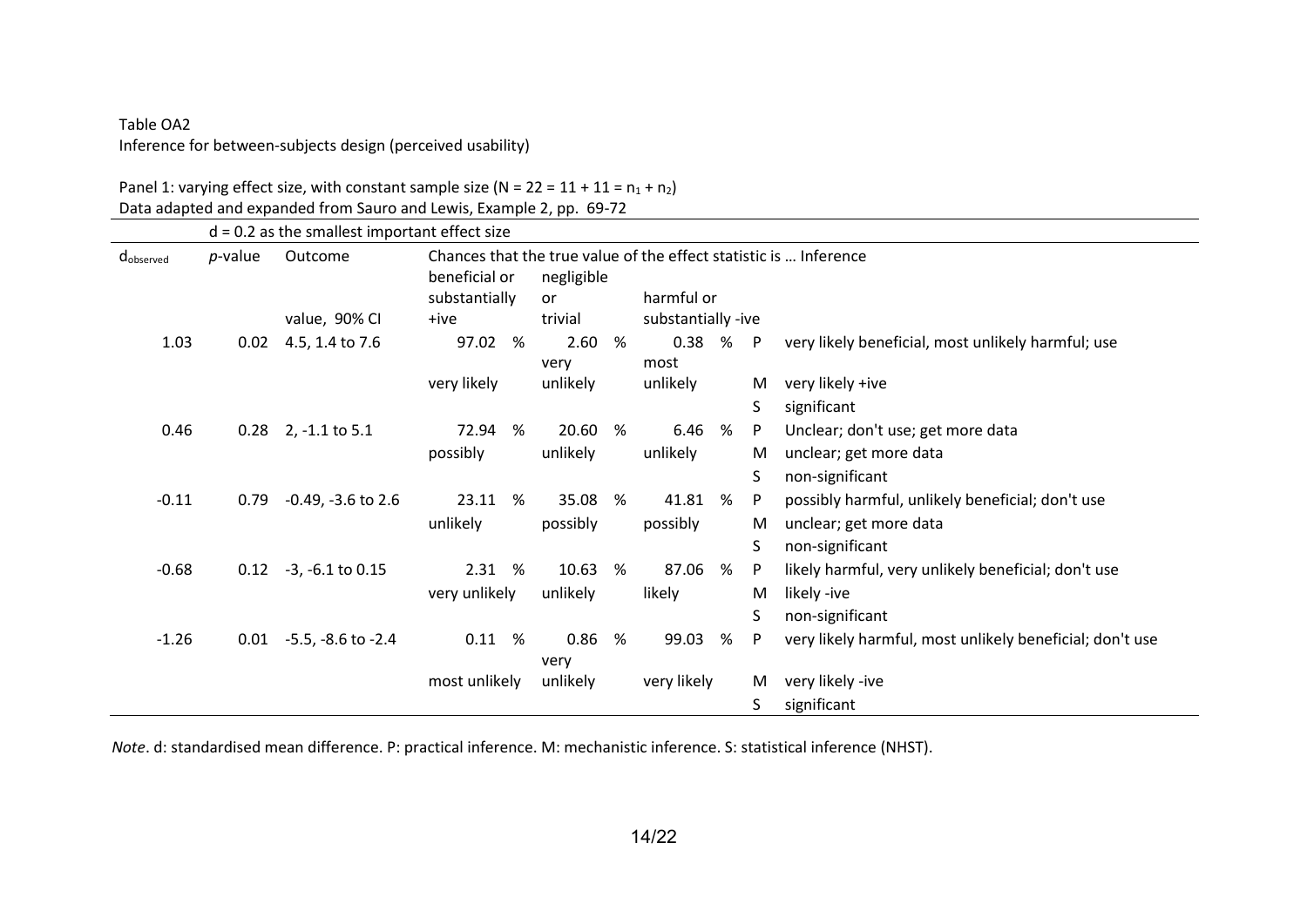#### Table OA2, Panel 1 (continued)

|                   |            | $d = 0.6$ as the smallest important effect size |                                |   |                                                                                                                |   |                    |   |              |                                                       |
|-------------------|------------|-------------------------------------------------|--------------------------------|---|----------------------------------------------------------------------------------------------------------------|---|--------------------|---|--------------|-------------------------------------------------------|
| <b>C</b> observed | $p$ -value | Outcome                                         | beneficial or<br>substantially |   | Chances that the true value of the effect statistic is  Inference<br>negligible<br>harmful or<br><sub>or</sub> |   |                    |   |              |                                                       |
|                   |            | value, 90% CI                                   | +ive                           |   | trivial                                                                                                        |   | substantially -ive |   |              |                                                       |
| 1.03              | 0.02       | 4.5, 1.4 to 7.6                                 | 84.33                          | % | 15.63                                                                                                          | % | 0.04<br>most       | % | $\mathsf{P}$ | likely beneficial, most unlikely harmful; use         |
|                   |            |                                                 | likely                         |   | unlikely                                                                                                       |   | unlikely           |   | M            | likely +ive                                           |
|                   |            |                                                 |                                |   |                                                                                                                |   |                    |   | S            | significant                                           |
| 0.46              |            | $0.28$ 2, -1.1 to 5.1                           | 36.96                          | % | 62.08                                                                                                          | % | 0.96               | % | P            | Unclear; don't use; get more data                     |
|                   |            |                                                 | possibly                       |   | possibly                                                                                                       |   | very unlikely      |   | M            | possibly trivial                                      |
|                   |            |                                                 |                                |   |                                                                                                                |   |                    |   | S            | non-significant                                       |
| $-0.11$           | 0.79       | $-0.49, -3.6$ to 2.6                            | 5.13                           | % | 82.07                                                                                                          | % | 12.80              | % | P            | unlikely harmful, unlikely beneficial; don't use      |
|                   |            |                                                 | unlikely                       |   | likely                                                                                                         |   | unlikely           |   | M            | unclear; get more data                                |
|                   |            |                                                 |                                |   |                                                                                                                |   |                    |   | S            | non-significant                                       |
| $-0.68$           | 0.12       | $-3, -6.1$ to $0.15$                            | 0.29                           | % | 41.79                                                                                                          | % | 57.93              | % | P            | possibly harmful, most unlikely beneficial; don't use |
|                   |            |                                                 | most unlikely                  |   | possibly                                                                                                       |   | possibly           |   | M            | possibly -ive                                         |
|                   |            |                                                 |                                |   |                                                                                                                |   |                    |   | S            | non-significant                                       |
| $-1.26$           | 0.01       | $-5.5, -8.6$ to $-2.4$                          | 0.01 %                         |   | 6.53                                                                                                           | % | 93.46              | % | P            | likely harmful, most unlikely beneficial; don't use   |
|                   |            |                                                 | most unlikely                  |   | unlikely                                                                                                       |   | likely             |   | M            | likely -ive                                           |
|                   |            |                                                 |                                |   |                                                                                                                |   |                    |   | S            | significant                                           |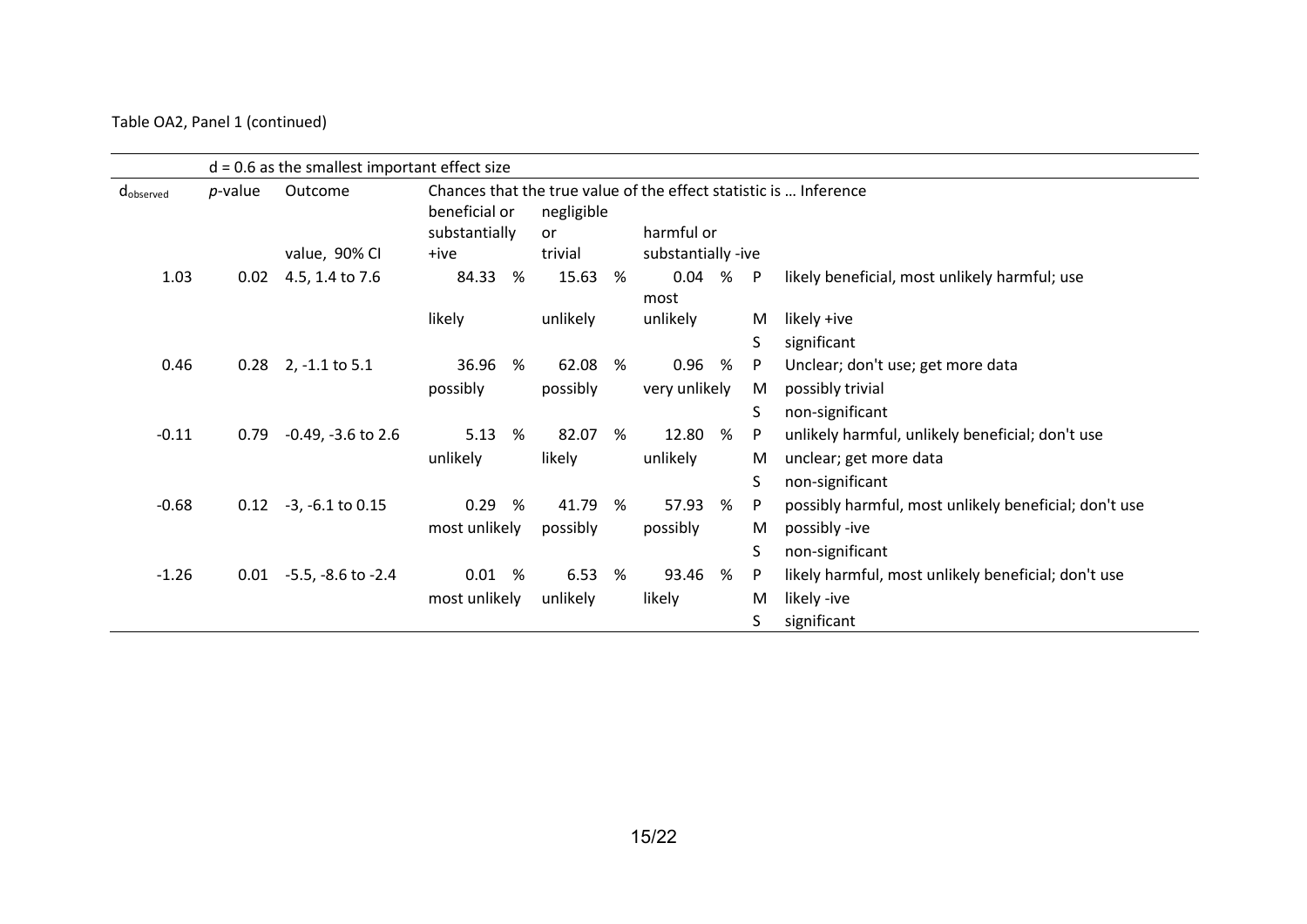#### Table OA2, Panel 1 (continued)

|           |                 | $d = 1.2$ as the smallest important effect size |                                                     |             |                    |   |    |                                                            |
|-----------|-----------------|-------------------------------------------------|-----------------------------------------------------|-------------|--------------------|---|----|------------------------------------------------------------|
|           |                 |                                                 | Chances that the true value of the effect statistic |             |                    |   |    |                                                            |
| dobserved | <i>p</i> -value | Outcome                                         | is                                                  |             |                    |   |    | Inference                                                  |
|           |                 |                                                 | beneficial or                                       | negligible  |                    |   |    |                                                            |
|           |                 |                                                 | substantially                                       | <b>or</b>   | harmful or         |   |    |                                                            |
|           |                 | value, 90% CI                                   | +ive                                                | trivial     | substantially -ive |   |    |                                                            |
| 1.03      | 0.02            | 4.5, 1.4 to 7.6                                 | %<br>34.49                                          | 65.51 %     | 0.00 % P<br>most   |   |    | possibly beneficial, most unlikely harmful; use            |
|           |                 |                                                 | possibly                                            | possibly    | unlikely           |   | M  | possibly trivial                                           |
|           |                 |                                                 |                                                     |             |                    |   | S  | significant                                                |
| 0.46      | 0.28            | $2, -1.1$ to 5.1                                | 4.52<br>%                                           | 95.44<br>%  | 0.03<br>most       | % | P. | unclear; don't use; get more data                          |
|           |                 |                                                 | very unlikely                                       | very likely | unlikely           |   | M  | very likely trivial                                        |
|           |                 |                                                 |                                                     |             |                    |   | S. | non-significant                                            |
| $-0.11$   | 0.79            | $-0.49$ , $-3.6$ to 2.6                         | 0.24%                                               | 98.93 %     | 0.83               | % | P  | very unlikely harmful, most unlikely beneficial; don't use |
|           |                 |                                                 | most unlikely                                       | very likely | very unlikely      |   | M  | very likely trivial                                        |
|           |                 |                                                 |                                                     |             |                    |   | S. | non-significant                                            |
| $-0.68$   | 0.12            | $-3, -6.1$ to 0.15                              | 0.01 %                                              | 88.47<br>%  | 11.53              | % | P  | unlikely harmful, most unlikely beneficial; don't use      |
|           |                 |                                                 | most unlikely                                       | likely      | unlikely           |   | M  | likely trivial                                             |
|           |                 |                                                 |                                                     |             |                    |   | S. | non-significant                                            |
| $-1.26$   | 0.01            | $-5.5$ , $-8.6$ to $-2.4$                       | 0.00<br>%                                           | 44.69<br>%  | 55.31              | % | P  | possibly harmful, most unlikely beneficial; don't use      |
|           |                 |                                                 | most unlikely                                       | possibly    | possibly           |   | M  | possibly -ive                                              |
|           |                 |                                                 |                                                     |             |                    |   | S. | significant                                                |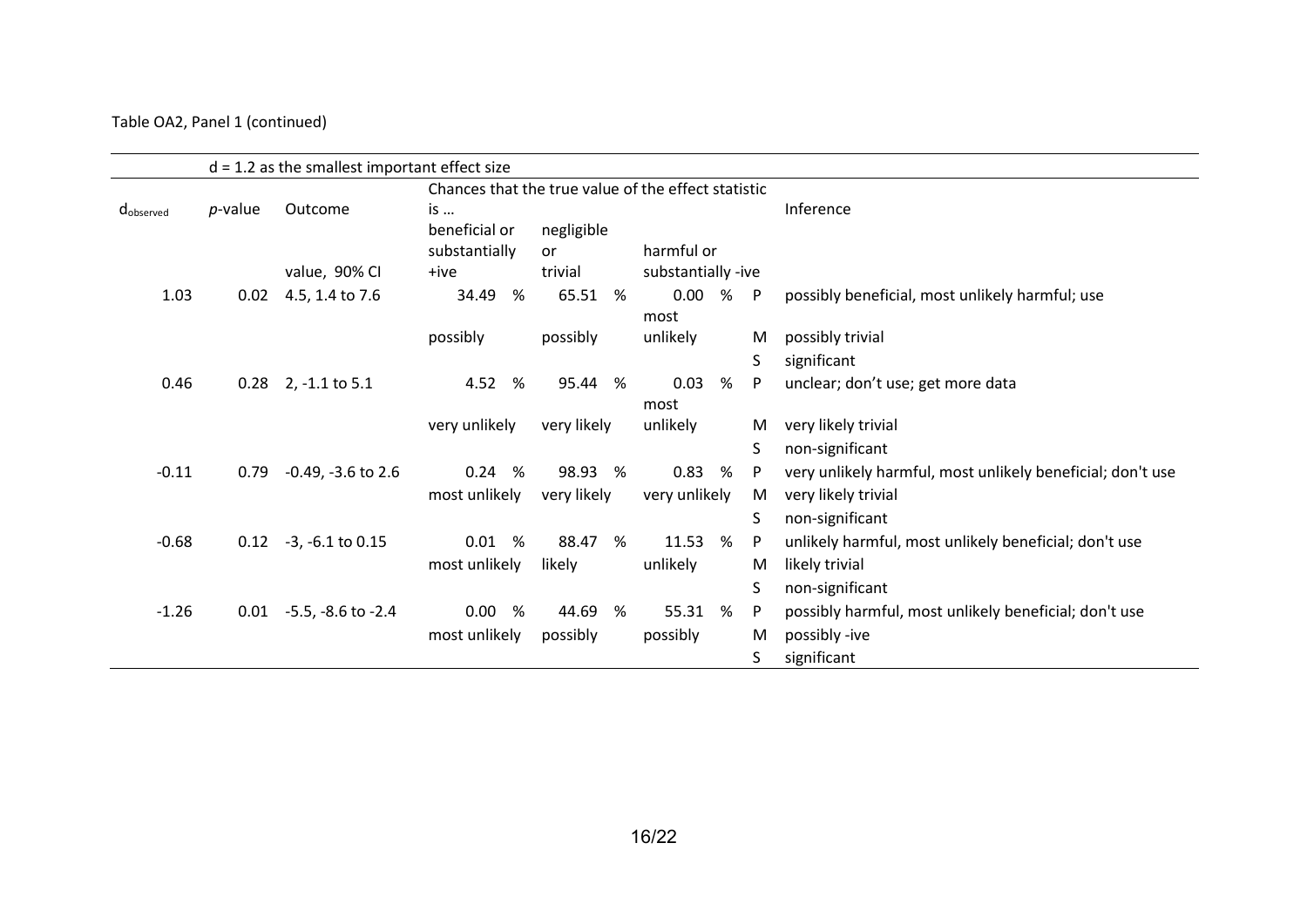## Table OA2 (continued)

#### Panel 2: varying sample size, with approximately constant *p*-value

Data inspired by Sauro and Lewis (2012), Example 2, pp. 69-72

|     |            | $d = 0.2$ as the smallest important effect size | Chances that the true value of the effect      |                         |   |                    |   |              |                                                       |
|-----|------------|-------------------------------------------------|------------------------------------------------|-------------------------|---|--------------------|---|--------------|-------------------------------------------------------|
| N   | $p$ -value | Outcome                                         | statistic is<br>beneficial or<br>substantially | negligible<br><b>or</b> |   | harmful or         |   |              | Inference                                             |
|     |            | value, 90% CI                                   | +ive                                           | trivial                 |   | substantially -ive |   |              |                                                       |
| 23  | 0.12       | $-3, -6.1$ to $0.15$                            | 2.31<br>%                                      | 10.63                   | % | 87.06              | % | $\mathsf{P}$ | likely harmful, very unlikely beneficial; don't use   |
|     |            |                                                 | very unlikely                                  | unlikely                |   | likely             |   | M            | likely -ive                                           |
|     |            |                                                 |                                                |                         |   |                    |   | S            | non-significant                                       |
| 46  | 0.12       | -2, -4.1 to 0.13                                | 1.50<br>%                                      | 16.72                   | % | 81.78              | % | P            | likely harmful, very unlikely beneficial; don't use   |
|     |            |                                                 | very unlikely                                  | unlikely                |   | likely             |   | M            | likely -ive                                           |
|     |            |                                                 |                                                |                         |   |                    |   | S            | non-significant                                       |
| 69  | 0.12       | $-1.6$ , $-3.2$ to 0.091                        | 1.00<br>%                                      | 21.20                   | % | 77.80              | % | P            | likely harmful, very unlikely beneficial; don't use   |
|     |            |                                                 | very unlikely                                  | unlikely                |   | likely             |   | M            | likely -ive                                           |
|     |            |                                                 |                                                |                         |   |                    |   | S            | non-significant                                       |
| 92  | 0.12       | -1.3, -2.8 to 0.07                              | 0.70<br>%                                      | 25.10                   | % | 74.20              | % | P.           | possibly harmful, very unlikely beneficial; don't use |
|     |            |                                                 | very unlikely                                  | possibly                |   | possibly           |   | M            | possibly -ive                                         |
|     |            |                                                 |                                                |                         |   |                    |   | S            | non-significant                                       |
| 115 | 0.12       | $-1.2$ , $-2.4$ to 0.078                        | 0.54%                                          | 29.65                   | % | 69.81              | % | P            | possibly harmful, very unlikely beneficial; don't use |
|     |            |                                                 | very unlikely                                  | possibly                |   | possibly           |   | M            | possibly -ive                                         |
|     |            |                                                 |                                                |                         |   |                    |   | S            | non-significant                                       |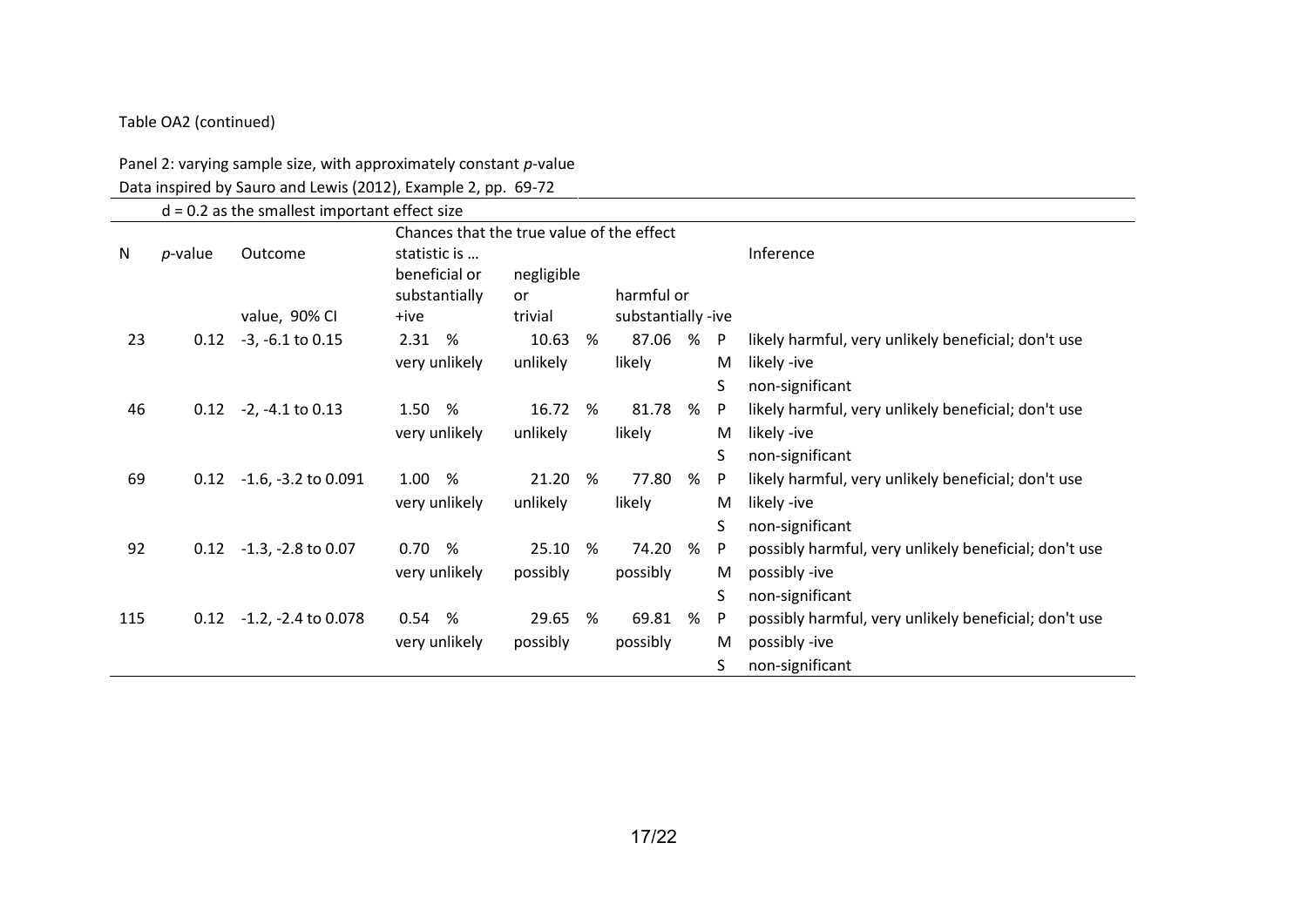#### Table OA2, Panel 2 (continued)

|     |         |                            | Chances that the true value of the effect statistic |                          |   |                                  |   |              |                                                       |
|-----|---------|----------------------------|-----------------------------------------------------|--------------------------|---|----------------------------------|---|--------------|-------------------------------------------------------|
| N   | p-value | Outcome                    | is<br>beneficial or                                 |                          |   |                                  |   |              | Inference                                             |
|     |         | value, 90% CI              | substantially<br>+ive                               | negligible or<br>trivial |   | harmful or<br>substantially -ive |   |              |                                                       |
| 23  | 0.12    | $-3, -6.1$ to $0.15$       | 0.29<br>%                                           | 41.79                    | % | 57.93                            | % | $\mathsf{P}$ | possibly harmful, most unlikely beneficial; don't use |
|     |         |                            | most unlikely                                       | possibly                 |   | possibly                         |   | M            | possibly -ive                                         |
|     |         |                            |                                                     |                          |   |                                  |   | S            | non-significant                                       |
| 46  |         | $0.12 -2$ , -4.1 to 0.13   | 0.04<br>%                                           | 65.74                    | % | 34.21                            | % | P            | possibly harmful, most unlikely beneficial; don't use |
|     |         |                            | most unlikely                                       | possibly                 |   | possibly                         |   | M            | possibly trivial                                      |
|     |         |                            |                                                     |                          |   |                                  |   | S.           | non-significant                                       |
| 69  | 0.12    | $-1.6, -3.2$ to $0.091$    | 0.01<br>%                                           | 79.88                    | % | 20.11                            | % | P            | unlikely harmful, most unlikely beneficial; don't use |
|     |         |                            | most unlikely                                       | likely                   |   | unlikely                         |   | M            | likely trivial                                        |
|     |         |                            |                                                     |                          |   |                                  |   | S            | non-significant                                       |
| 92  |         | $0.12 -1.3$ , -2.8 to 0.07 | 0.00<br>%                                           | 88.40                    | % | 11.60                            | % | P            | unlikely harmful, most unlikely beneficial; don't use |
|     |         |                            | most unlikely                                       | likely                   |   | unlikely                         |   | M            | likely trivial                                        |
|     |         |                            |                                                     |                          |   |                                  |   | S            | non-significant                                       |
| 115 | 0.12    | $-1.2$ , $-2.4$ to 0.078   | 0.00<br>%                                           | 93.82                    | % | 6.18                             | % | P            | unlikely harmful, most unlikely beneficial; don't use |
|     |         |                            | most unlikely                                       | likely                   |   | unlikely                         |   | M            | likely trivial                                        |
|     |         |                            |                                                     |                          |   |                                  |   | S.           | non-significant                                       |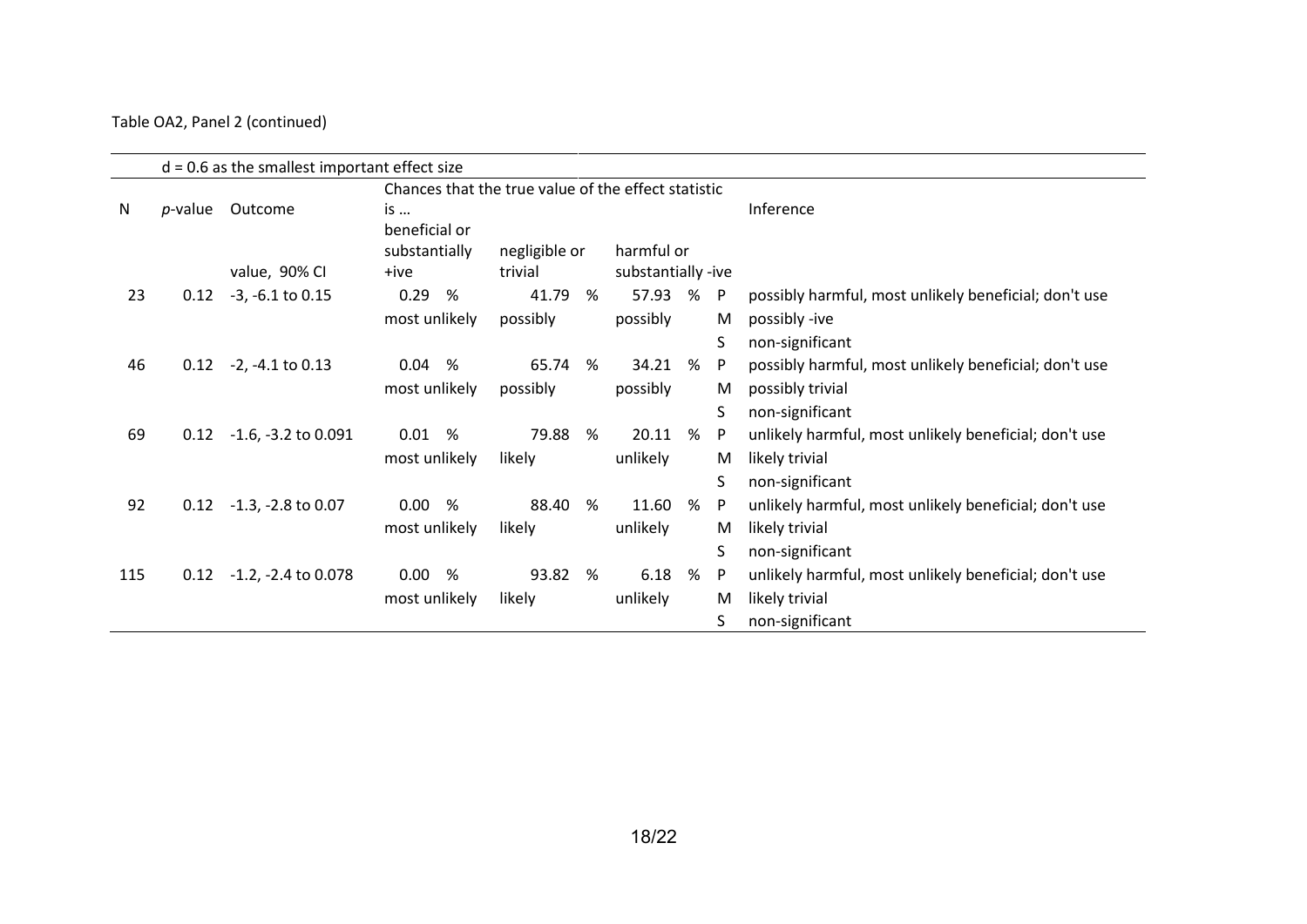### Table OA2, Panel 2 (continued)

|     |            | $d = 1.2$ as the smallest important effect size | Chances that the true value of the effect      |               |   |                    |   |                   |                                                                         |
|-----|------------|-------------------------------------------------|------------------------------------------------|---------------|---|--------------------|---|-------------------|-------------------------------------------------------------------------|
| N   | $p$ -value | Outcome                                         | statistic is<br>beneficial or<br>substantially | negligible or |   | harmful or         |   |                   | Inference                                                               |
|     |            | value, 90% CI                                   | +ive                                           | trivial       |   | substantially -ive |   |                   |                                                                         |
| 23  | 0.12       | $-3, -6.1$ to 0.15                              | 0.01 %                                         | 88.47         | % | 11.53 %            |   | $\mathsf{P}$<br>M | unlikely harmful, most unlikely beneficial; don't use<br>likely trivial |
|     |            |                                                 |                                                |               |   |                    |   | S.                | non-significant                                                         |
| 46  | 0.12       | $-2, -4.1$ to $0.13$                            | 0.00%<br>most                                  | 98.96 %       |   | 1.04<br>very       | % | P                 | very unlikely harmful, most unlikely beneficial; don't use              |
|     |            |                                                 | unlikely                                       | very likely   |   | unlikely           |   | M                 | very likely trivial                                                     |
|     |            |                                                 |                                                |               |   |                    |   | S.                | non-significant                                                         |
| 69  | 0.12       | $-1.6$ , $-3.2$ to 0.091                        | 0.00<br>%<br>most                              | 99.91 %       |   | 0.09<br>most       | % | P                 | most unlikely harmful, most unlikely beneficial; don't use              |
|     |            |                                                 | unlikely                                       | most likely   |   | unlikely           |   | M                 | most likely trivial                                                     |
|     |            |                                                 |                                                |               |   |                    |   | S.                | non-significant                                                         |
| 92  | 0.12       | $-1.3$ , $-2.8$ to 0.07                         | 0.00%<br>most                                  | 99.99 %       |   | 0.01<br>most       | % | P                 | most unlikely harmful, most unlikely beneficial; don't use              |
|     |            |                                                 | unlikely                                       | most likely   |   | unlikely           |   | M                 | most likely trivial                                                     |
|     |            |                                                 |                                                |               |   |                    |   | S                 | non-significant                                                         |
| 115 | 0.12       | $-1.2$ , $-2.4$ to 0.078                        | 0.00<br>%<br>most                              | 100.00 %      |   | 0.00<br>most       | % | P                 | most unlikely harmful, most unlikely beneficial; don't use              |
|     |            |                                                 | unlikely                                       | most likely   |   | unlikely           |   | M                 | most likely trivial                                                     |
|     |            |                                                 |                                                |               |   |                    |   | S                 | non-significant                                                         |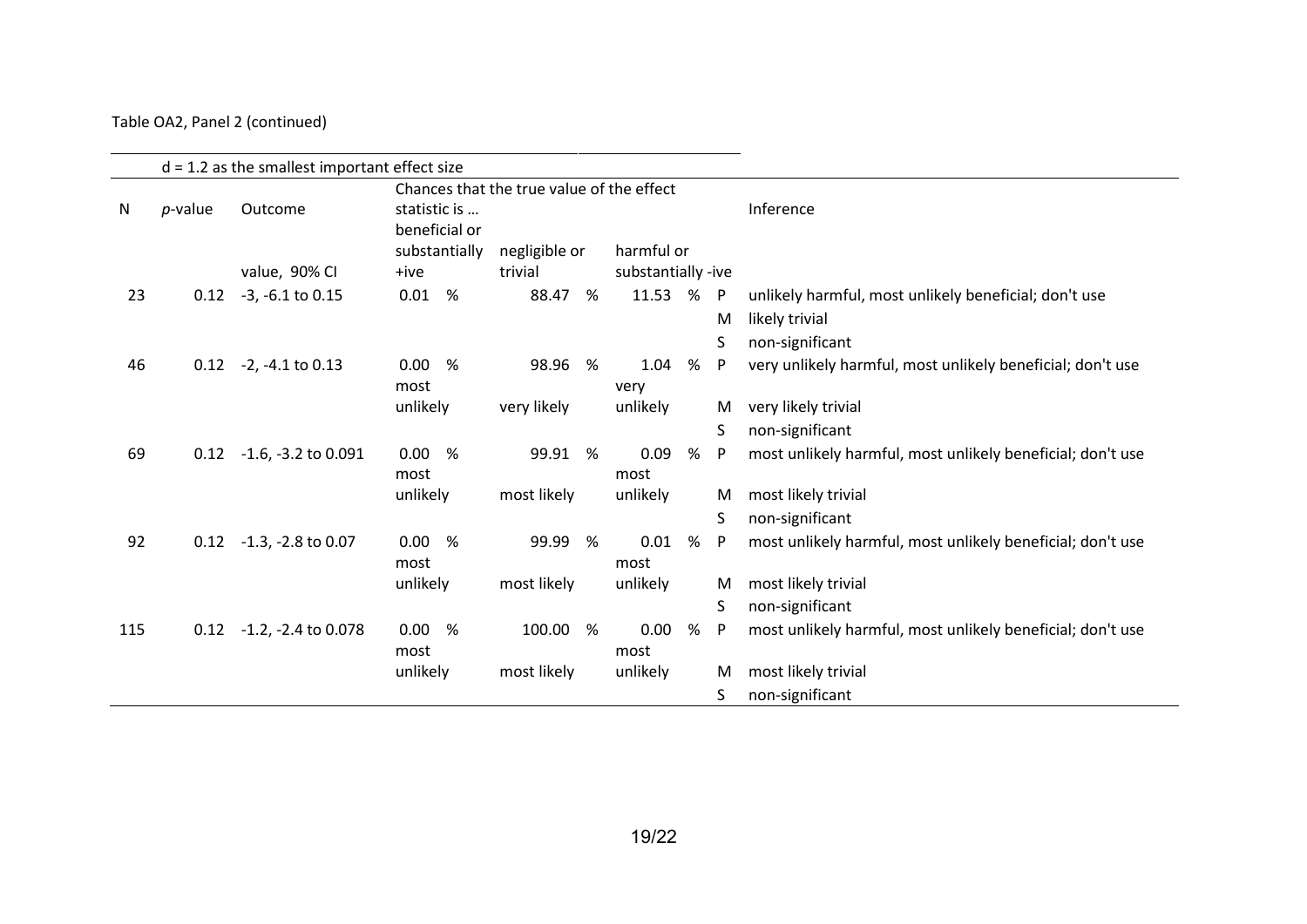#### Table OA2 (continued)

#### Panel 3: varying sample size, with approximately constant effect size ( $d \approx 0.47$ ) Statistics as input inspired by Sauro and Lewis (2012), Example 2, pp. 69-72

|     |               | $d = 0.2$ as the smallest important effect size                    |                                                                                             |                         |   |                    |      |    |                                                    |
|-----|---------------|--------------------------------------------------------------------|---------------------------------------------------------------------------------------------|-------------------------|---|--------------------|------|----|----------------------------------------------------|
| N   | $p-$<br>value | Outcome<br>expressed as<br>either<br>value, with 90%<br>confidence | Chances that the true value of the effect<br>statistic is<br>beneficial or<br>substantially | negligible<br><b>or</b> |   | harmful or         |      |    | Inference                                          |
|     |               | interval                                                           | +ive                                                                                        | trivial                 |   | substantially -ive |      |    |                                                    |
| 23  | 0.28          | 2, -1.1 to 5.1                                                     | 72.94<br>%                                                                                  | 20.60                   | % | 6.46               | %    | P  | Unclear; don't use; get more data                  |
|     |               |                                                                    | possibly                                                                                    | unlikely                |   | unlikely           |      | M  | unclear; get more data                             |
|     |               |                                                                    |                                                                                             |                         |   |                    |      | S  | non-significant                                    |
| 46  | 0.12          | 2, -0.11 to 4.1                                                    | 81.74<br>%                                                                                  | 16.85 %                 |   | 1.41               | $\%$ | P  | likely beneficial, very unlikely harmful; use      |
|     |               |                                                                    |                                                                                             |                         |   | very               |      |    |                                                    |
|     |               |                                                                    | likely                                                                                      | unlikely                |   | unlikely           |      | M  | likely +ive                                        |
|     |               |                                                                    |                                                                                             |                         |   |                    |      | S. | non-significant                                    |
| 92  | 0.03          | 2, 0.54 to 3.5                                                     | 90.48<br>%                                                                                  | 9.44                    | % | 0.08<br>most       | $\%$ | P  | likely beneficial, most unlikely harmful; use      |
|     |               |                                                                    | likely                                                                                      | unlikely                |   | unlikely           |      | M  | likely +ive                                        |
|     |               |                                                                    |                                                                                             |                         |   |                    |      | S  | significant                                        |
| 184 | 0.001         | 2,0.98 to 3                                                        | 96.94<br>%                                                                                  | 3.06<br>very            | % | 0.00<br>most       | %    | P  | very likely beneficial, most unlikely harmful; use |
|     |               |                                                                    | very likely                                                                                 | unlikely                |   | unlikely           |      | M  | very likely +ive                                   |
|     |               |                                                                    |                                                                                             |                         |   |                    |      | S. | significant                                        |
| 368 | 0.000006      | 2, 1.3 to 2.7                                                      | 99.61 %                                                                                     | 0.39                    | % | 0.00               | %    | P  | most likely beneficial, most unlikely harmful; use |
|     |               |                                                                    |                                                                                             | most                    |   | most               |      |    |                                                    |
|     |               |                                                                    | most likely                                                                                 | unlikely                |   | unlikely           |      | M  | most likely +ive                                   |
|     |               |                                                                    |                                                                                             |                         |   |                    |      | S  | significant                                        |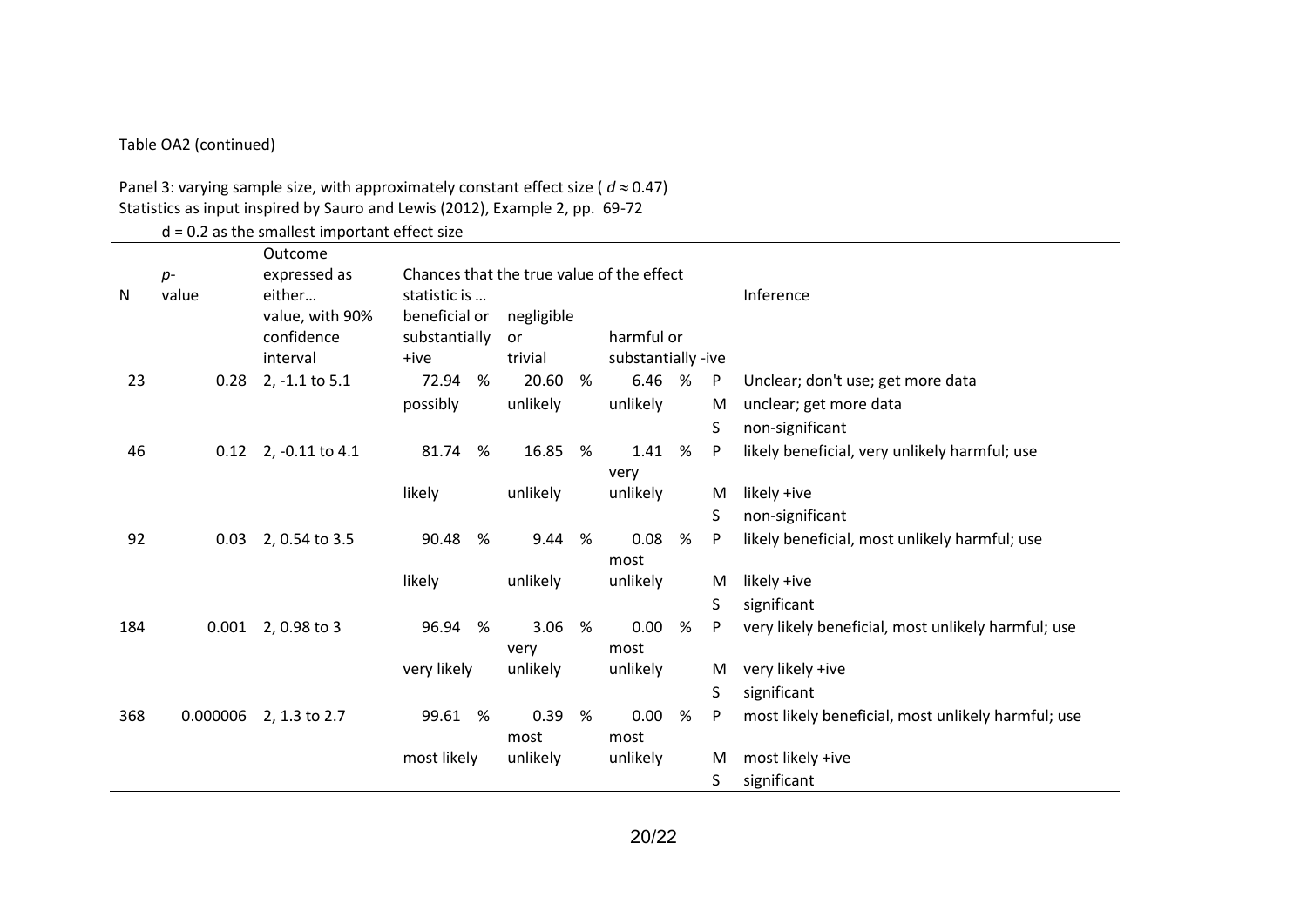#### Table OA2, Panel 3 (continued)

|              |          | $d = 0.6$ as the smallest important effect size     |                                                        |   |                                           |   |                                  |   |              |                                                 |
|--------------|----------|-----------------------------------------------------|--------------------------------------------------------|---|-------------------------------------------|---|----------------------------------|---|--------------|-------------------------------------------------|
|              | $p-$     | Outcome<br>expressed as                             |                                                        |   | Chances that the true value of the effect |   |                                  |   |              |                                                 |
| $\mathsf{N}$ | value    | either<br>value, with 90%<br>confidence<br>interval | statistic is<br>beneficial or<br>substantially<br>+ive |   | negligible<br>or<br>trivial               |   | harmful or<br>substantially -ive |   |              | Inference                                       |
| 23           | 0.28     | 2, -1.1 to 5.1                                      | 36.96                                                  | % | 62.08                                     | % | 0.96 %                           |   | $\mathsf{P}$ | Unclear; don't use; get more data               |
|              |          |                                                     | possibly                                               |   | possibly                                  |   | very<br>unlikely                 |   | M<br>S       | possibly trivial<br>non-significant             |
| 46           |          | 0.12 2, -0.11 to 4.1                                | 31.39                                                  | % | 68.57 %                                   |   | 0.03                             | % | P            | possibly beneficial, most unlikely harmful; use |
|              |          |                                                     | possibly                                               |   | possibly                                  |   | most<br>unlikely                 |   | M<br>S       | possibly trivial<br>non-significant             |
| 92           | 0.03     | 2, 0.54 to 3.5                                      | 24.34                                                  | % | 75.66                                     | % | 0.00<br>most                     | % | P            | likely trivial; don't use                       |
|              |          |                                                     | unlikely                                               |   | likely                                    |   | unlikely                         |   | M<br>S       | likely trivial<br>significant                   |
| 184          | 0.001    | 2,0.98 to 3                                         | 16.11                                                  | % | 83.89                                     | % | 0.00<br>most                     | % | P            | likely trivial; don't use                       |
|              |          |                                                     | unlikely                                               |   | likely                                    |   | unlikely                         |   | M            | likely trivial                                  |
|              |          |                                                     |                                                        |   |                                           |   |                                  |   | S            | significant                                     |
| 368          | 0.000006 | 2, 1.3 to 2.7                                       | 8.00                                                   | % | 92.00                                     | % | 0.00                             | % | P            | likely trivial; don't use                       |
|              |          |                                                     | unlikely                                               |   | likely                                    |   | most<br>unlikely                 |   | M<br>S       | likely trivial<br>significant                   |